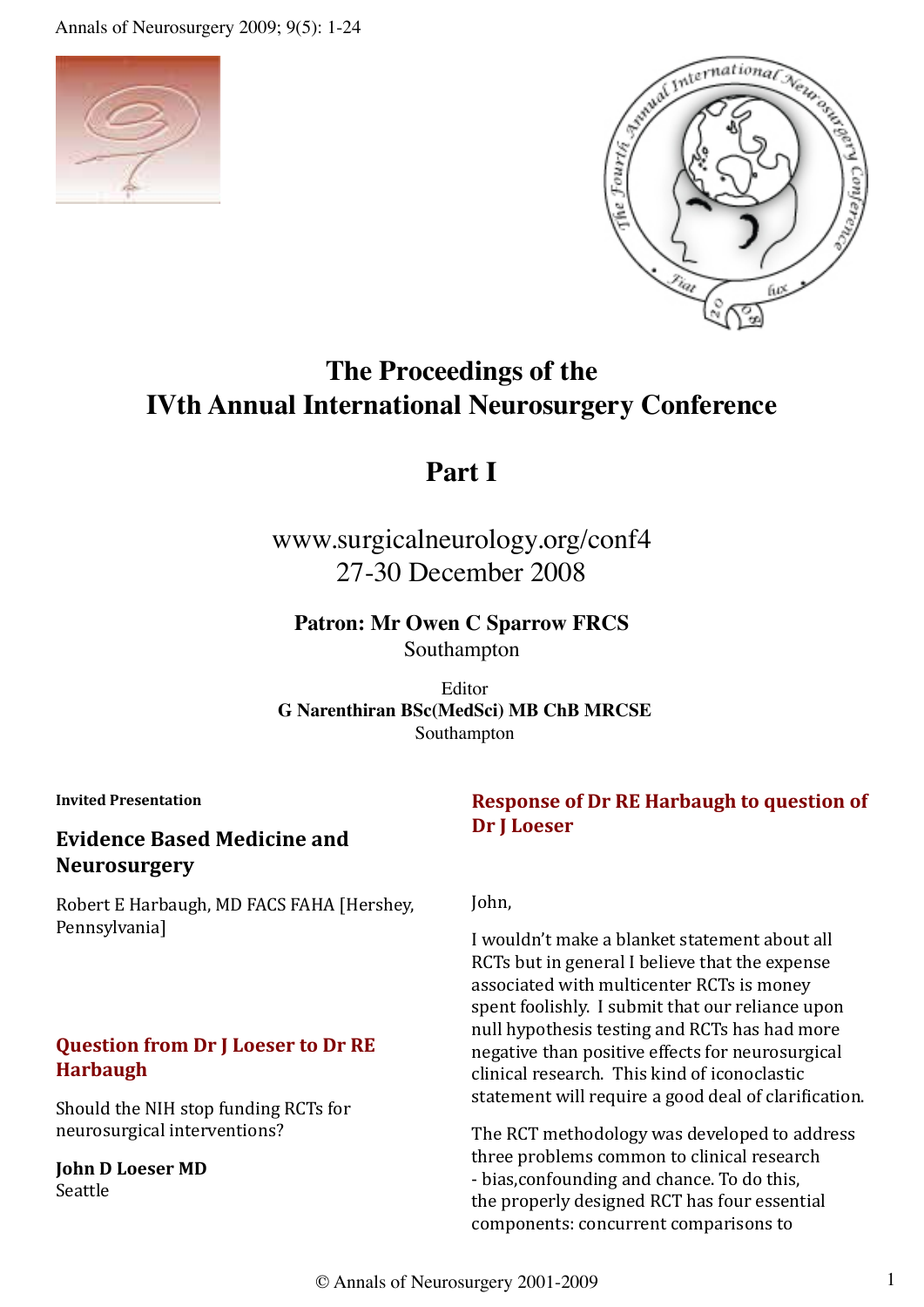eliminate temporal bias; objective observation of clear endpoints to eliminate physician and patient bias; randomization to equalize the effects of unknown, confounding variables; and a representative, adequately sized patient population to reduce the likelihood of chance errors. The ideal RCT, the adequately powered, double-blind study with unambiguous endpoints, has all of these components. Unfortunately, most surgical RCTs cannot approximate this ideal.

An RCT is performed to determine the presence or absence of a treatment effect. Before beginning the trial, the null hypothesis—a statement that there is no statistically significant difference between treatments—is accepted. In a positive study, the null hypothesis is rejected, indicating a significant difference between treatments. If the null hypothesis cannot be rejected, a negative result, the study concludes that there is not a statistically significant difference between the treatments.

For positive trials the chance that the observed difference was seen, even though the null hypothesis was true, is represented by the P value. A trial with a P value of less than 0.05 tells us there is less than a 5 percent chance that results as different as those observed in the study occurred by chance alone.

For negative studies the power of the study is important. Power is the likelihood of determining a positive result if there is a real therapeutic difference between treatments. Stated simplistically, a study with a power of .80 means that there was an 80 percent chance of finding a difference of a predetermined magnitude if such a difference really existed. The power of a study is dependent on sample size, the magnitude of the treatment effect chosen and the statistical tests employed. Too often we see underpowered studies that report "no significant difference in X" because data showing substantial differences that were rejected as being meaningful because t-testing mean values did not resulted in a p value of 0.08 or 0.14. This is foolishness.

For many clinical studies the well designed RCT is an immensely powerful tool. Consider a doubleblind RCT evaluating mortality from myocardial infarction in patients who receive either placebo or aspirin after the event. In this RCT neither the patient nor the investigator know which compound is administered, there are no patients

who cross over from one treatment to the other, and the endpoint is unequivocal. If this study is adequately powered it will produce unambiguous results.

Furthermore, if the patient population studied in this RCT is representative of the universal population of patients suffering myocardial infarction, and the trial shows a significantly better outcome with aspirin, then aspirin can be given to myocardial infarction patients with a high degree of assurance that one is delivering quality care.

However, surgical trials differ from this example in several important ways. Because nearly all surgical trials are unblinded, patients may elect to cross over from one treatment arm to another, such as from medicine to surgery. To preserve the benefits of randomization, it is necessary to analyze patients in their assigned groups even if they cross over to another treatment arm (intention to treat analysis). Crossovers create problems in any clinical trial.

In trials comparing medical to surgical treatment the problems are compounded because the crossover periods often are asymmetrical. After assignment to surgery there is a short period of time, preoperatively, during which the patient may elect other treatment. Patients have a comparatively longer time span in which to consider changing from medical to surgical treatment. For example, in a trial comparing surgical to nonsurgical treatment of back pain, the patient who is randomized to medical treatment may try this for weeks or months, have persistent pain, choose to have surgery and then do well. However, the good outcome at follow-up will be assigned to the medical treatment arm; is there anyone who would consider this to be reasonable? Statistical methods exist to deal with crossovers, but these methods ameliorate rather than eliminate the problem.

It is also difficult in many neurosurgical trials to define clear endpoints. A neurosurgical RCT does not eliminate bias if endpoints are ambiguous and neither the patient nor the evaluator is blinded. Patients may experience a substantial placebo effect with surgery and investigators may harbor a surgical or nonsurgical bias. Having someone other than the operating surgeon evaluate patients postoperatively does not solve this problem. Any unblinded observer will bring his or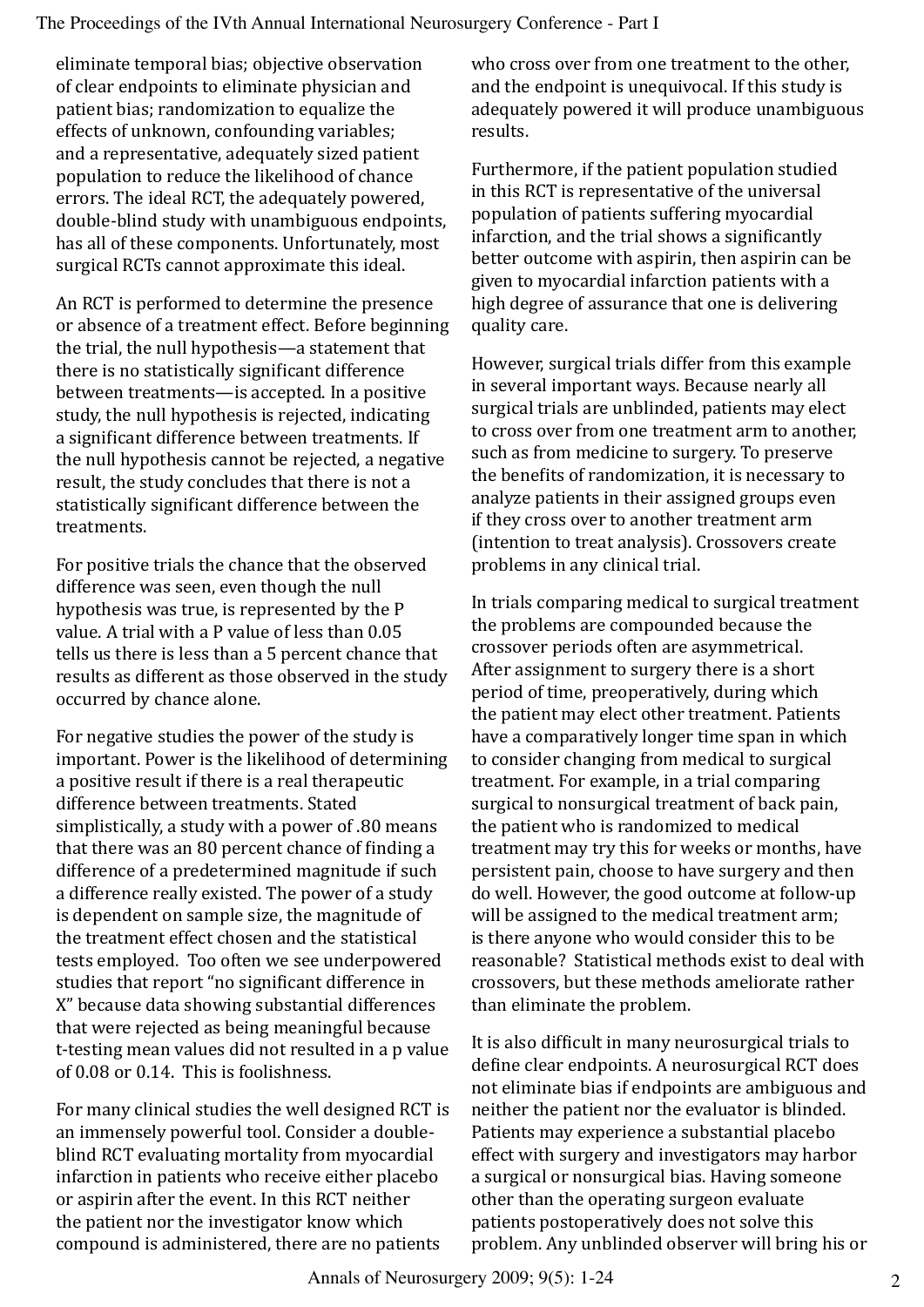ther bias to the evaluation.

It is also more difficult in surgical trials to choose a representative patient population because of the problems of therapeutic imperative and equipoise. The surgeon has an implicit contract with the patient to offer the best care available (therapeutic imperative). If the surgeon does not believe that surgical and nonsurgical treatment arms are equally efficacious (equipoise) he or she will offer surgical treatment outside the trial to those patients he or she believes are most likely to benefit. Only those patients less likely to benefit from surgery are randomized, skewing the patient population to the detriment of the surgical treatment arm.

Surgical RCTs also suffer from problems with surgeon selection. In a study comparing aspirin to placebo it really doesn't matter if the medical student or the chief of cardiology writes the order to administer the agent. This is not the case with surgical trials, where the skill and experience of the surgeon have profound effects on outcome. A study showing a benefit from surgery with a highly experienced group of surgeons will not be applicable if the outcomes of an individual surgeon fail to match those of surgeons in the study. Similarly, a study showing no surgical benefit may not be applicable if the study surgeons have outcomes significantly worse than a surgeon with exceptional skill and experience.

A final issue with surgical RCTs is their cost in time, effort and money. In order to have enough patients to properly power a study, large multicenter trials often are necessary. These are expensive, time consuming and labor intensive, making it difficult or impossible to repeat a trial, even if there are grave concerns about the validity of the study. Because RCTs often take many years to complete, their results may be meaningless if new technology has developed during the trial that could affect patient outcomes.

For all the reasons noted above, surgical RCTs are anything but a gold standard. They are unblinded studies, subject to observer bias, involving unrepresentative patients, treated by unrepresentative surgeons, who often do not have equipoise for the treatments offered. Furthermore, the fascination with null hypothesis testing often sets up a false dichotomy of treatment options when reality is much more multifaceted. This yields studies showing

statistically significant differences that have no clinical significance and missing meaningful associations because we failed to reach a magic number of p<0.05. Science, especially clinical science, is messy. Trying to force messy data into the null hypothesis testing paradigm is almost always going to give us errant answers.

Bob

**Robert E. Harbaugh, MD, FACS, FAHA** Hershey, Pennsylvania

# **Response of Professor AD Mendelow to comments by Dr RE Harbaugh**

Dear All,

Bob's (Dr Robert Harbaugh) argument is easily refuted in some circumstances: If "sick" patients in observational studies are treated with surgery while "well" patients are treated non-surgically, the results will show that non-surgical treatment is better. But, all we would be showing is that "sick" patients do worse! One might then draw the wrong conclusion that surgery is ineffective. There are countless such examples. All the registers and databases in the world could be analysed with Bayesian or other methods and the same incorrect conclusions would be drawn.

Randomisation ensures that the proportion of "sick" to "well" patients is the same in the 2 groups. Blindness cannot be ensured in surgical trials but the outcome analysis can be done blindly by eliminating the investigator: telephone or postal questionnaires achieve this.

We should avoid throwing out the good that comes from clinical trials, just as we should appreciate where and when good observational data is all that we need: there has never been a randomised trial of smallpox inoculation but we have almost eliminated smallpox around the world. The same goes for smoking related diseases.

Let us therefore embrace all the good methods that can be used to assess our surgical practice and be well informed of the strengths and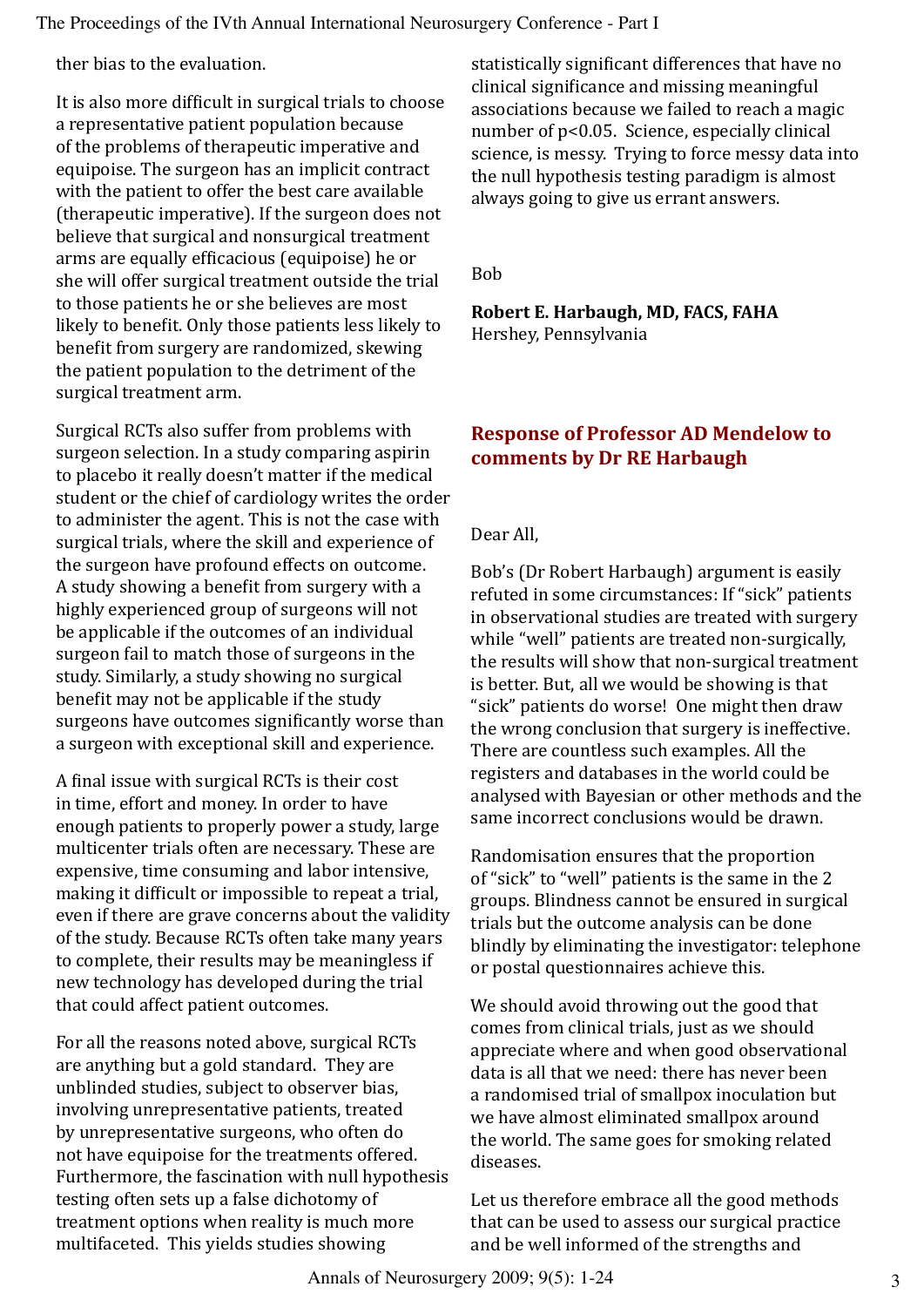weaknesses of each.

**AD Mendelow FRCS PhD Newcastle UK**

### **Response of Dr Harbaugh to comments by Professor AD Mendelow**

#### David,

I think we will have to agree to disagree. Registries need to be constructed with adequate attention to risk modifiers. If this is done, propensity analysis or regression analysis can look for associations between these factors and outcomes. In fact, I believe that registries are superior to RCTs in this respect. For instance, in surgical trials, one of the most important factors determining outcome will be the skill of the surgeon. This factor can be readily analyzed in a registry but is routinely ignored when applying the results of an RCT. If one can perform a carotid endarterectomy with a 2.5% perioperative morbidity and mortality the indications for this operation are different than if one performs the surgery with a 10% morbidity and mortality. Practice parameters based on RCTs assume that all surgeons have the same perioperative complication rates as the mean for the surgeons involved in the RCT.

In RCTs randomization is done to assure that confounding factors are equally distributed among the groups. In an adequately sized study this will work for those patients included in the study. However, as I noted in my previous examples, if equipoise does not exist, many confounding factors will be used to select patients for surgery outside of the trial. After this occurs, no randomization scheme can correct for this selection problem - but we apply the results of the RCT to all patients.

In regard to bias, using telephone or postal questionnaires does not eliminate bias because the patient is unblinded. This will always result in placebo effects. It is well documented that surgery has a significant placebo effect. In addition, if a patient believes that one treatment is more "advanced" or "modern" than another, the patient is likely to report superior outcomes for the newer procedure. Blindfolded persons

taken for a ride in a Mercedes or Ford Taurus rate the ride about equally if they are unaware of the manufacturer. However, if the name of the vehicle is known the Mercedes ride is rated as superior. There is no reason to believe that the same principle does not apply to medical and surgical treatments. An unblinded study is a biased study and this bias may or may not be of clinical significance.

We do not want to throw the baby out with the bathwater but in the case of surgical RCTs there is a great deal of bathwater and I am still looking for the baby.

Bob Harbaugh

**Robert E. Harbaugh, MD, FACS, FAHA** Hershey, Pennsylvania

# **Response of Mr G Solanki to comments by Dr Harbaugh**

Dear Dr Harbaugh,

Your excellent presentation struck a chord in many of us. RCT are very expensive, take far too long and by the time they are finished a couple of newer techniques or devices have hit the market. You could of course go on forever doing such studies to ensure patients always knew which was the best technique or treatment choice, if indeed these trials did prove such a thing. Medical RCTs for drug efficacy & safety studies, are expensive in another way. For every day a drug spends in development, the pharmaceutical company loses an estimated \$500,000 in sales revenue!

I would like to make some comments, There is some evidence in the literature to support your argument.

In 1946, the trial of streptomycin for the treatment of pulmonary tuberculosis was probably the first clinical trial that used randomisation for patient allocation. Sir Austin Bradford Hill (the statistician on the trial committee) is generally credited with introducing this innovative design. In 1964, the British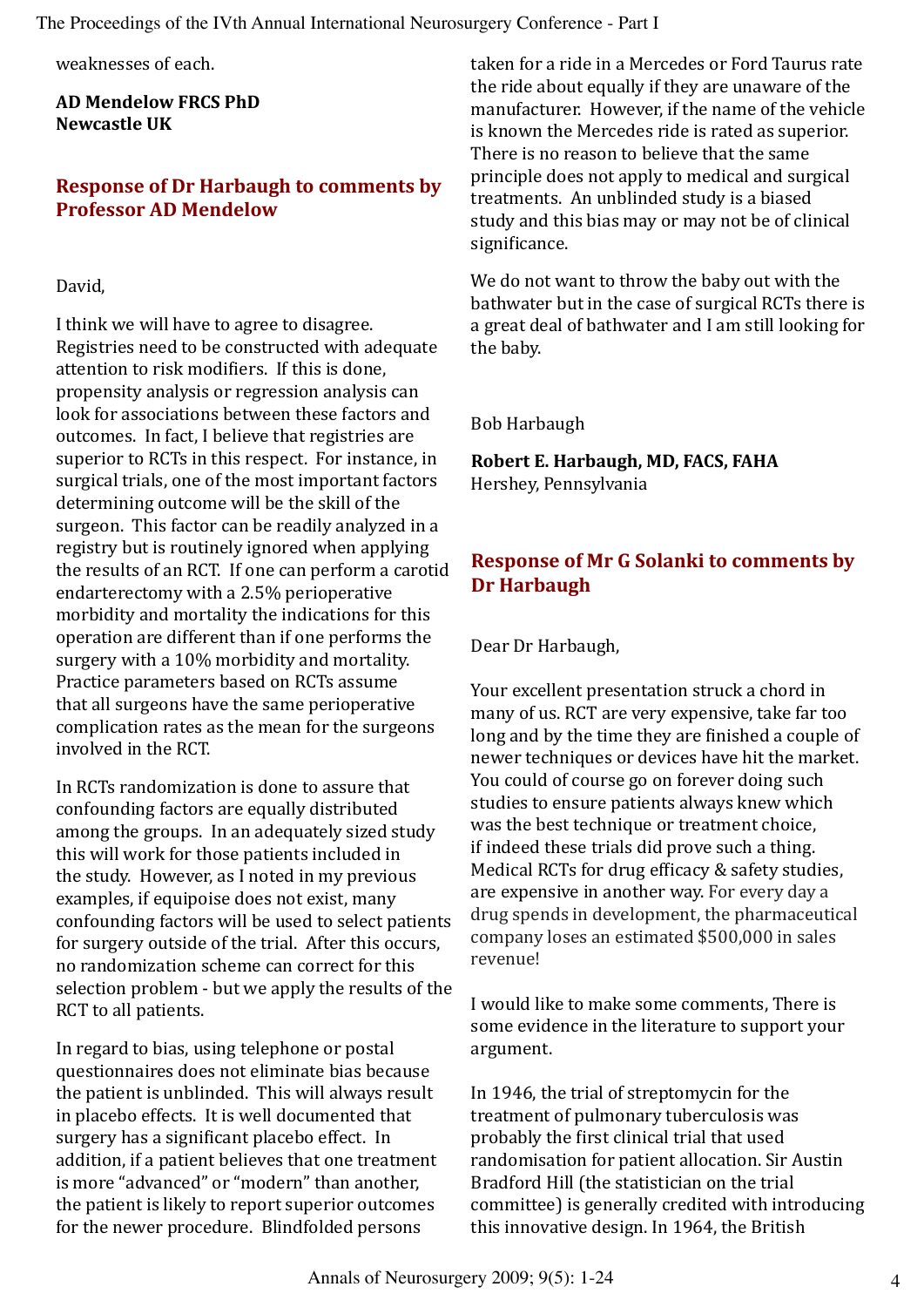Medical Journal published a paper by Goligher, reporting the first randomised trial in surgery. This study compared three different operations for the elective treatment of duodenal ulcer (vagotomy with gastroenterostomy, vagotomy with antrectomy, and subtotal gastrectomy). Before this however, in 1961 Willey McKissock published in the Lancet a controlled trial of surgical and conservative treatment of intracerebral Haemorrhage in 180 patients (Lancet 1961, 2:221-226), probably the first controlled surgical trial in Neurosurgery.

Since then there appeared to have been an upsurge and the number of "surgical" trials increased rapidly to reach a peak in 1985 but dropped by 1995 at least in one British Surgical journal as depicted in figure 1(Pollock AV (1993) Surgical evaluation at the crossroads. Br J Surg 80: 964-966).

In 1994, Solomon at al. identified 202 RCT in surgery published in 1990 [Randomized controlled trials in surgery. Surgery 115: 707- 712]. 76% of these trials compared medical therapies in surgical patients, only 18% compared surgical procedures and only 11 trials (6%) compared medical and a surgical treatment. Clearly RCTs in surgery are not as popular as they were in the first 2 decades after they were introduced.

I agree with Dr. Harbaugh that the patient's preference is amongst the greatest obstacles to such trials and this particularly applies to paediatric neurosurgery where most welleducated parents with ready access to the internet want the latest treatments provided for their kids and are prepared to travel long distances to receive it even when there is not a shred of evidence to support such a decision.

Equally it is self-evident to us neurosurgeons that the best surgery is the one we know how to do well, after years of perfecting our personal technique. In inexperienced hands, a better surgical technique may at best show no difference or at worst yield poorer results and greater complications. Thus the surgeon as part of the surgical treatment arm is already biased to his own surgical choice.

For the conduct of a proper RCT standardization of the surgical technique and the skills of the

surgeons should be essential pre-requisites. However to achieve this one would have to re-train or train in a new technique for some time to overcome the problems associated with the surgical learning curve. This training or re-training brings its own problems. You may be unfortunate enough for the hospital or your peers to dissuade or even try to stop you from performing the new procedure for fear of complications or exposure to litigation. In the UK every new procedure must be registered with NICE and be meticulously followed up. If one passes this obstacle, and gets enough patients prepared to undergo surgery by one's "less" experienced hands, a stage is reached where you either dislike the technique and are biased against it or you get good at it and become its champion. Again equipoise is difficult to achieve.

In terms of blinding this is virtually impossible unless the size of the incision is similar when comparing two operative techniques. However when comparing non-surgical with surgical therapy this is not possible. The consent process itself will be transparent. There is also the placebo effect inherent in every operation. Previous trials showed a placebo effect of surgical procedures. Of course "Sham" surgery is no longer ethical.

However EBM (evidence based medicine) in its entirety is more than RCTs. We use Evidence Based Medicine in virtually every aspect of Neurosurgical practice. Patient assessment, establishing diagnosis, evaluation of interventions, determining prognosis and of course treatment efficacy. We review guidelines daily and report such data and information to patients. RCT evidence already exists for peripheral nerve surgery, antibiotic prophylaxis, epilepsy prophylaxis in Brain tumours, spinal cord injuries, odontoid fractures, cervical arthroplasty to anterior cervical discectomy and fusion, STICH, CRASH (Corticosteroid Randomisation After Significant Head Injury), and CRASH2 (Clinical Randomisation of an Antifibrinolytic in Significant Haemorrhage) is ongoing just to name a few.

I do agree that where double-blind RCT are not suitable, non-randomized comparative trials or consensus conferences can be attempted. Establishing a comparable control group and a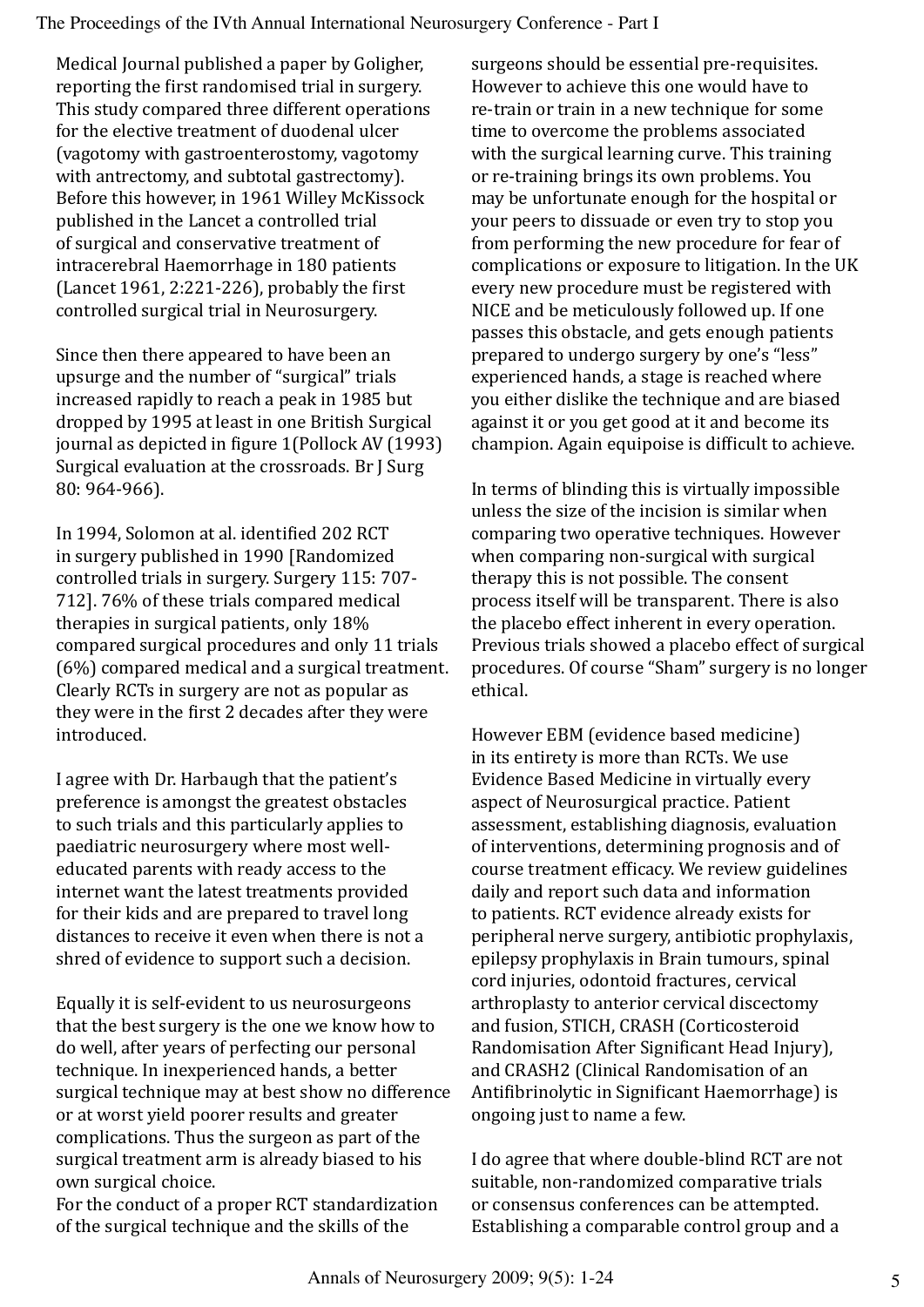well-documented prospective cohort, including follow-up results for future comparisons is also acceptable.

One recent proposal that has attracted more rejection than support is that by Devereaux et al to consider *expertise based randomised controlled trial*, which randomises participants to surgeons with expertise in intervention A or surgeons with expertise in intervention B, and the surgeons perform only the procedure they are expert in. The focus would be on established surgical interventions rather than new surgical procedures in which clinicians have not established expertise (BMJ 2005;330(7482):88 ). However, it can take years to define the level of expertise even if cases have been preferentially directed to the individual in question. Personal experience and expertise in a given procedure or area of interest has traditionally formed the basis of the outcomes reported in the literature. Raising this evidence from a class III to class I, raises some understandable concerns about suitability, using these data to make clinical decisions for and then have surgery performed by surgeons with lesser skills. Such trial results in general would not be applicable to a standard population of surgeons unless they were all experts and how can expertise be defined?

The introduction of Bayesian analysis of clinical data is certainly to be recommended. It should constitute the first step in the evaluation of the need for a RCT to help determine the chances of success and magnitude of change. Data from a pilot study, a systematic review of the literature would constitute advanced knowledge.

I think that RCTs are here to stay but do believe that your presentation and discussion has reopened an important topic for discussion that should stimulate a more vigorous debate and improve the manner and quality of the RCTs of the future.

With kind regards

Guirish Solanki

**Mr G Solank FRCSI FRCS(SN)** Birmingham

# **Response of Mr PL Grundy to comment of Mr G Solanki**

I very much enjoyed this presentation on EBM and also the responses from Guirish Solanki. They both raise a number of very important issues and problems with so-called 'evidence based practice'.

I would like to point out that the RCT 'evidence' for antibiotic prophylaxis and anti-convulsant prophylaxis for patients undergoing neurosurgery is inadequate and incomplete and should perhaps not be used as example of EBM in neurosurgery

Happy New Year to all

PG

**Paul L Grundy BM(Hons) MD FRCS(SN) Southampton UK**

**Invited Presentation**

# **Malignant Gliomas Molecular Biology and Futures Perspectives**

♠

James T Rutka, MD PhD FRCSC FACS FAAP (Toronto)

# **Questions to Dr Rutka from Mr G Solanki**

Dear Prof. Rutka,

Congratulations on the excellent state-of-art review of the molecular biology and future perspectives in malignant gliomas. I found your review very helpful and it provided much food for thought.

1. Could you tell us your views on the immunotherapy in tumours particularly related to Reversal of Tumour induced Immuno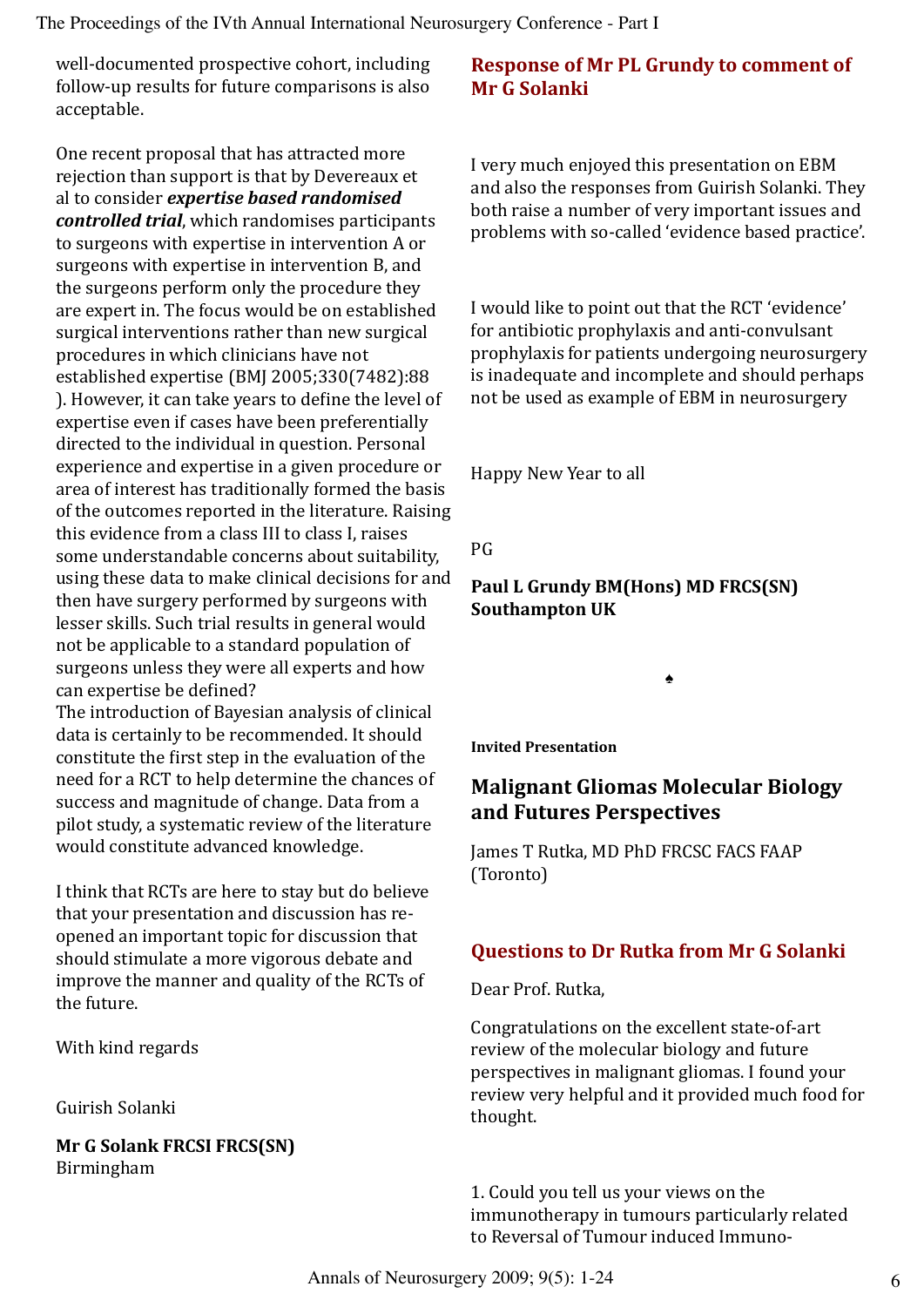suppression by TGF-B, transforming growth factors and Dendrite Cell vaccination for GBM?

2. In terms of differential expression of cellular division do you think that control proteins are going to be important in GBM?

### 3. Classification system for Gliomas:

The classification of gliomas is over 60 years old and while the Daumas-Dauport grading system has standardized characterization of astrocytic tumours it is becoming clear that the aetiology, behaviour, treatment outcome and prognosis of tumours vary in ways that histology can not always correctly determine or predict. Indeed using such a categorical system based solely on one dimension or parameter may eventually be shown to undermine the results in clinical trials and misguide us on treatment outcomes based on such classifications. Multiple researchers have shown that specimen review can reveal discrepancies in some 20-50% of the specimens (Giannini JNEP 2001; Fouladi, Cancer, 2003 (CCG 945); Coons Cancer 1997; Chastagner, PBC, 2007 (SFOP))

3. 1 How do you feel we should integrate the newer technologies you described to histological diagnosis?

Molecular-level characterization of tumours and development of diagnostic categories by CGH or CMA seems eminently reasonable and I am certain that before long we will have a device that will do this in real-time in our operating theatres. However this in itself will have a lesser impact unless we have developed a way to transfer this understanding to more user-friendly interfaces.

How do we put together the molecular signatures such as loss of 1p-19q with the up and down regulation of various signalling pathways? Are these changes tumour related or are they attempts by the body to protect essential cellular survival pathways? Targeting signalling mechanisms to destroy the tumour seems promising, yet alone it is probably not enough as

some form of deactivation of tumour suppressors is probably ongoing in another dimension or part of the genetic imprint. Will damage to signalling pathways and DNA repair proteins such as MGMT cause future deregulation of Tumour suppressor genes and lead to other tumours or even more resistant tumours?

Our current diagnostic tools involve radiological imaging, particularly MRI with Contrast, MR Spectroscopy and Diffusion/Perfusion studies. There is now some evidence in the literature to suggest that in oligodendroglial tumours for example loss of 1p is associated with a frontal location of tumour, that loss 1p-19q is associated with indistinct GBM tumour borders on T1W with iso-signal and calcifications in T2W imaging (Jenkinson MD et al, Brain. 2006). A recent separate analysis of 96 GBM children has shown a difference in outcomes by sharpness of the tumour border, p=0.01 (Puget, Necker, 08 Verbal communication). A recent study using Dynamic MRI suggested that the maximum rate of uptake in dynamic MRI can be a prognostic measure for patients with malignant gliomas. While MRI Spectroscopy is regularly used in many centers for diagnostic purposes, their prognostic significance has not yet been determined in large studies, there is some data to suggest that pretreatment MRI and three-dimensional 1H-MRS provide information that predicts outcome for patients with malignant gliomas.

 3.2 Is there a role for a multi-dimensional classification system that identifies tumours based on internal correlation of all of these parameters?

The multiple dimensions could include classical radiological imaging, extended imaging techniques such as MR Spectroscopy, and genetic and molecular characterization, aetiological and phenotypic dimensions. The relationship between these dimensions may be just as important as the single dimensional findings, perhaps more so. Some findings make no sense in 2-dimensions but become very clear in 3 or more dimensions. Such a system would not only be diagnostic but may also specify the best therapy strategy and ultimately be predictive of outcome.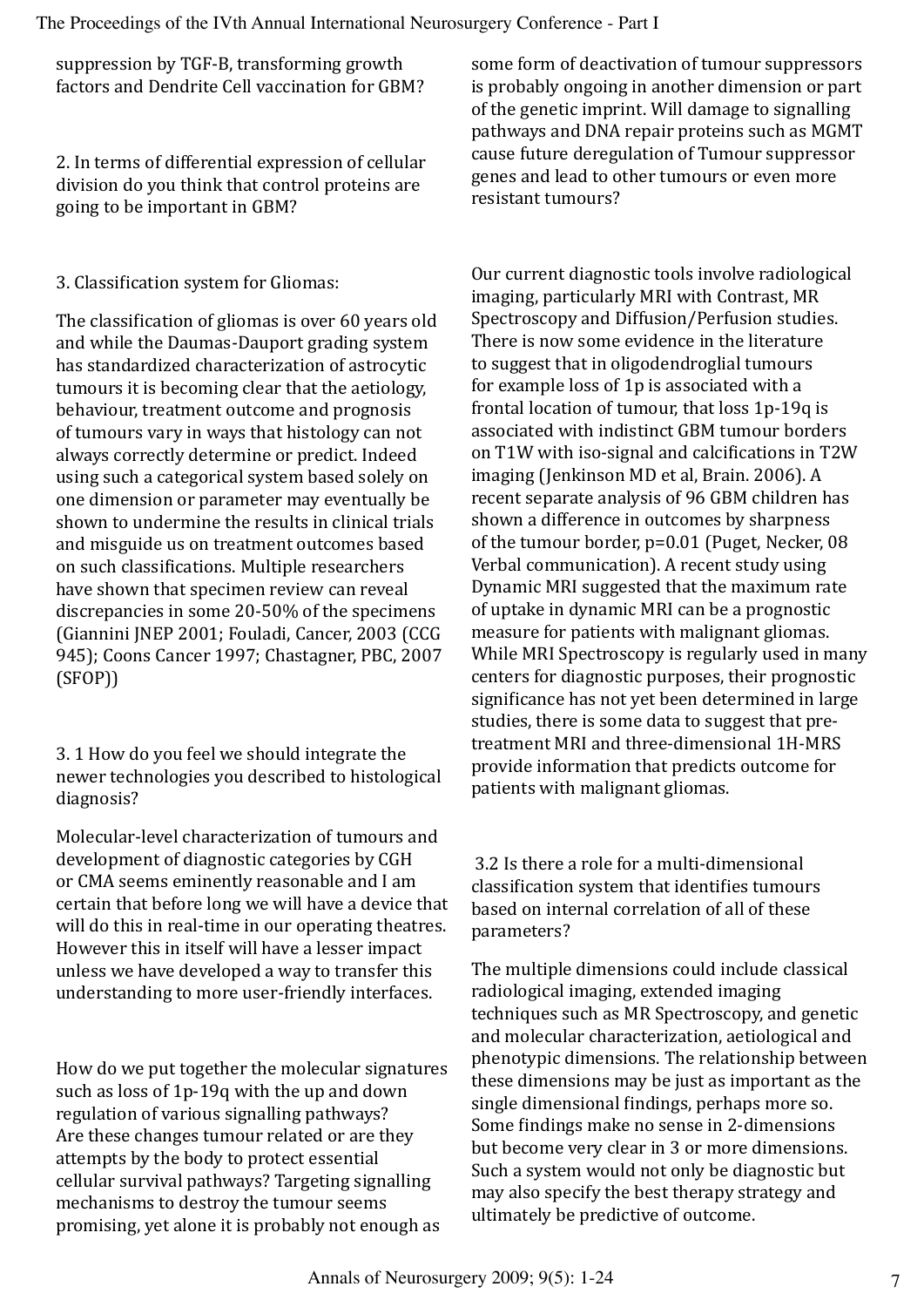3.3 Could Operational Multiple-Input Neural Networks (that include inputs from multiple dimensions) be a way forward?

The software technology for Molecular CGH / cDNA analysis requires some fine-tuning if we are to find which tumours will respond to which therapies. Inclusion of inputs from other investigative and therapeutic modalities particularly where disparate and sparse data in many dimensions exists requires nonconventional methods for prediction and factor analysis.

Apologies for the long question.

Kind regards

**Guirish Solanki FRCSI FRCS(SN)** Birmingham, UK

### **Response of Dr Rutka to questions from Mr Solanki**

Dear Mr Solanki,

I know the session is now closed, but here are the answers to your

questions. Thanks for asking them. I was busy on call over the holidays,

and could not participate as I had hoped.

Sincerely,

Jim Rutka

*1. Could you tell us your views on the immunotherapy in tumours particularly related to Reversal of Tumour induced Immuno-suppression by TGF-B, transforming growth factors and Dendrite Cell vaccination for GBM?*

Immunotherapy for brain tumors, especially gliomas, holds considerable promise. A trial at Duke University using an immunotherapy vaccine is gaining a lot of attention. Early results look

promising. Over coming tumor suppression by TGF-B will always be a challenge, and this issue has not been completely solved yet.

*2. In terms of differential expression of cellular division do you think that control proteins are going to be important in GBM?*

 There is no question that hierarchies of control proteins will be involved in GBM. Our job will be to determine what these hierarchies are, and to develop targeted strategies against them.

3. *Classification system for Gliomas:*

*The classification of gliomas is over 60 years old and while the Daumas-Dauport grading system has standardized characterization of astrocytic tumours it is becoming clear that the aetiology, behaviour, treatment outcome and prognosis of tumours vary in ways that histology can not always correctly determine or predict. Indeed using such a categorical system based solely on one dimension or parameter may eventually be shown to undermine the results in clinical trials and misguide us on treatment outcomes based on such classifications. Multiple researchers have shown that specimen review can reveal discrepancies in some 20-50% of the specimens (Giannini JNEP 2001; Fouladi, Cancer, 2003 (CCG 945); Coons Cancer 1997; Chastagner, PBC, 2007 (SFOP))*

It used to be said that the final arbitrator of the pathology was thepathologist. This is no longer true, for the reasons you stated. Very soon, the diagnosis of human brain tumors will rest in the hands of the molecular biologists, and not the neuropathologists.

*3. 1 How do you feel we should integrate the newer technologies you described to histological diagnosis? Molecular-level characterization of tumours and development of diagnostic categories by CGH or CMA seems eminently reasonable and I am certain that before long we will have a device that will do this in real-time in our operating theatres. However this in itself will have a lesser impact unless we have developed a way to transfer this understanding to more user-friendly interfaces.*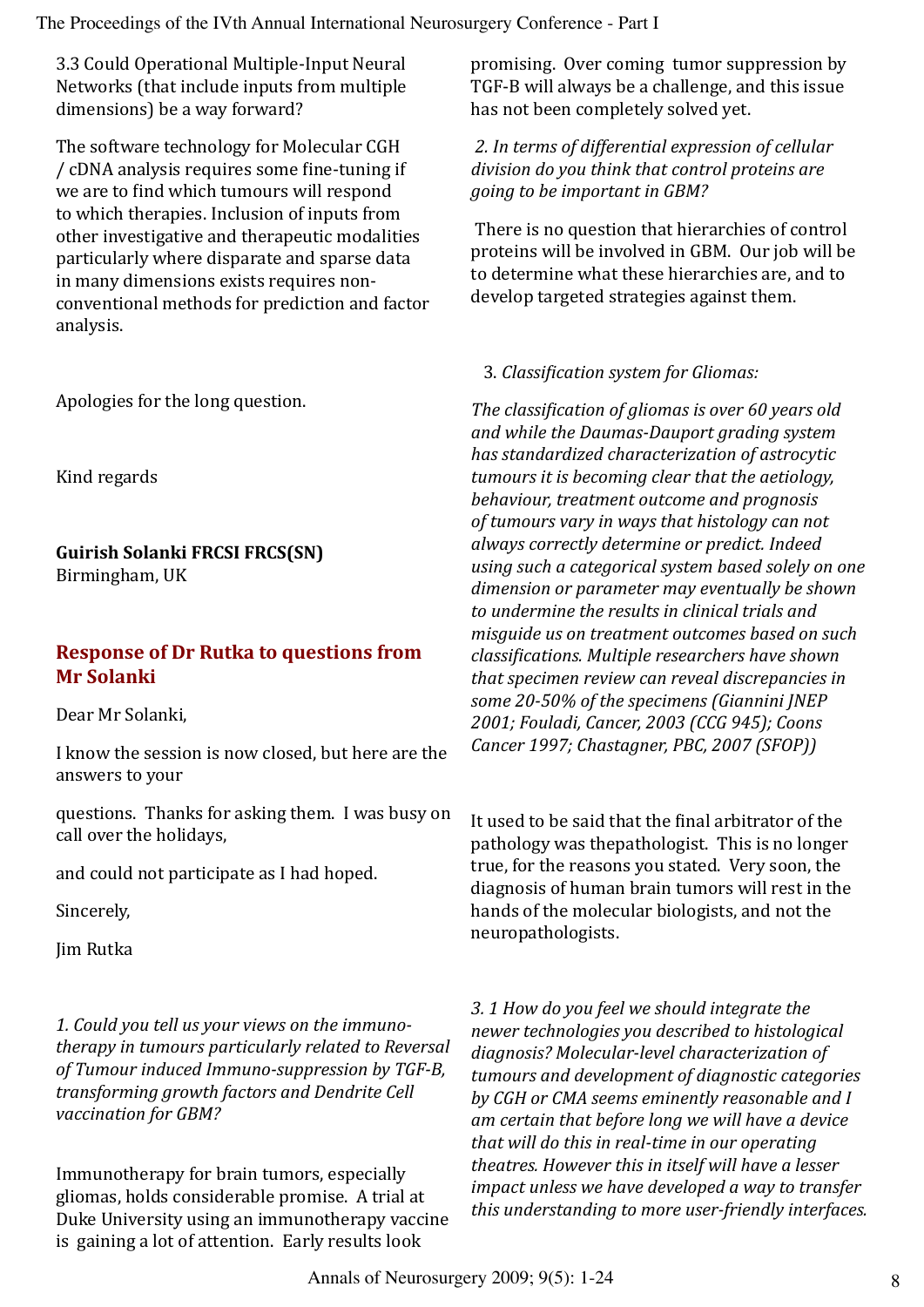*How do we put together the molecular signatures such as loss of 1p-19q with the up and down regula -tion of various signalling pathways? Are these changes tumour related or are they attempts by the body to protect essential cellular survival pathways? Targeting signalling mechanisms to destroy the tumour seems promising, yet alone it is probably not enough as some form of deactivation of tumour suppressors is probably ongoing in another dimension or part of the genetic imprint. Will damage to signalling pathways and DNA repair proteins such as MGMT cause future deregulation of Tumour suppressor genes and lead to other tumours or even more resistant tumours?*

 *Our current diagnostic tools involve radiological imaging, particularly MRI with Contrast, MR Spectroscopy and Diffusion/Perfusion studies. There is now some evidence in the literature to suggest that in oligodendroglial tumours for example loss of 1p is associated with a frontal location of tumour, that loss 1p-19q is associated with indistinct GBM tumour borders on T1W with iso-signal and calcifications in T2W imaging (Jenkinson MD et al, Brain. 2006). A recent separate analysis of 96 GBM children has shown a difference in outcomes by sharpness of the tumour border, p=0.01 (Puget, Necker, 08 Verbal communication). A recent study using Dynamic MRI suggested that the maximum rate of uptake in dynamic MRI can be a prognostic measure for patients with malignant gliomas. While MRI Spectroscopy is regularly used in many centers for diagnostic purposes, their prognostic significance has not yet been determined in large studies, there is some data to suggest that pre-treatment MRI and three-dimensional 1H-MRS provide information that predicts outcome for patients with malignant gliomas.*

I predict in the future we will not need to biopsy tumors to establish their diagnoses. Rather, the latest imaging technologies will be sufficient to make the diagnosis with accuracy. However, we may need biopsies so that the sophisticated molecular maps can be created as fingerprints for each tumor type for each patient.

*3.2 Is there a role for a multi-dimensional classification system that identifies tumours based on internal correlation of all of these parameters?*

The multiple dimensions could include classical radiological imaging, extended imaging techniques such as MR Spectroscopy, and genetic and molecular characterization, aetiological and phenotypic dimensions. The relationship between these dimensions may be just as important as the single dimensional findings, perhaps more so. Some findings make no sense in 2-dimensions but become very clear in 3 or more dimensions. Such a system would not only be diagnostic but may also specify the best therapy strategy and ultimately be predictive of outcome.

No question, this is the wave of the future.

*3.3 Could Operational Multiple-Input Neural Networks (that include inputs from multiple dimensions) be a way forward? The software technology for Molecular CGH / cDNA analysis requires some fine-tuning if we are to find which tumours will respond to which therapies. Inclusion of inputs from other investigative and therapeutic modalities particularly where disparate and sparse data in many dimensions exists requires nonconventional methods for prediction and factor analysis.*

Not so sure about this one!

**James T. Rutka, MD, PhD, FRCSC, FACS, FAAP** Toronto

♠

**Invited Presentation**

# **Day-Case Neurosurgery for Brain Tumours**

Paul L Grundy, BM(Hons) MD FRCS(SN) (UK)

# **Question from Dr RA Fink to Mr PL Grundy**

Did the authors query the patients as to whether the abbreviated hospital stay was appreciated or not? Some patients, in my experience, prefer to spend a day or two in the hospital for the "creature comforts" thereof.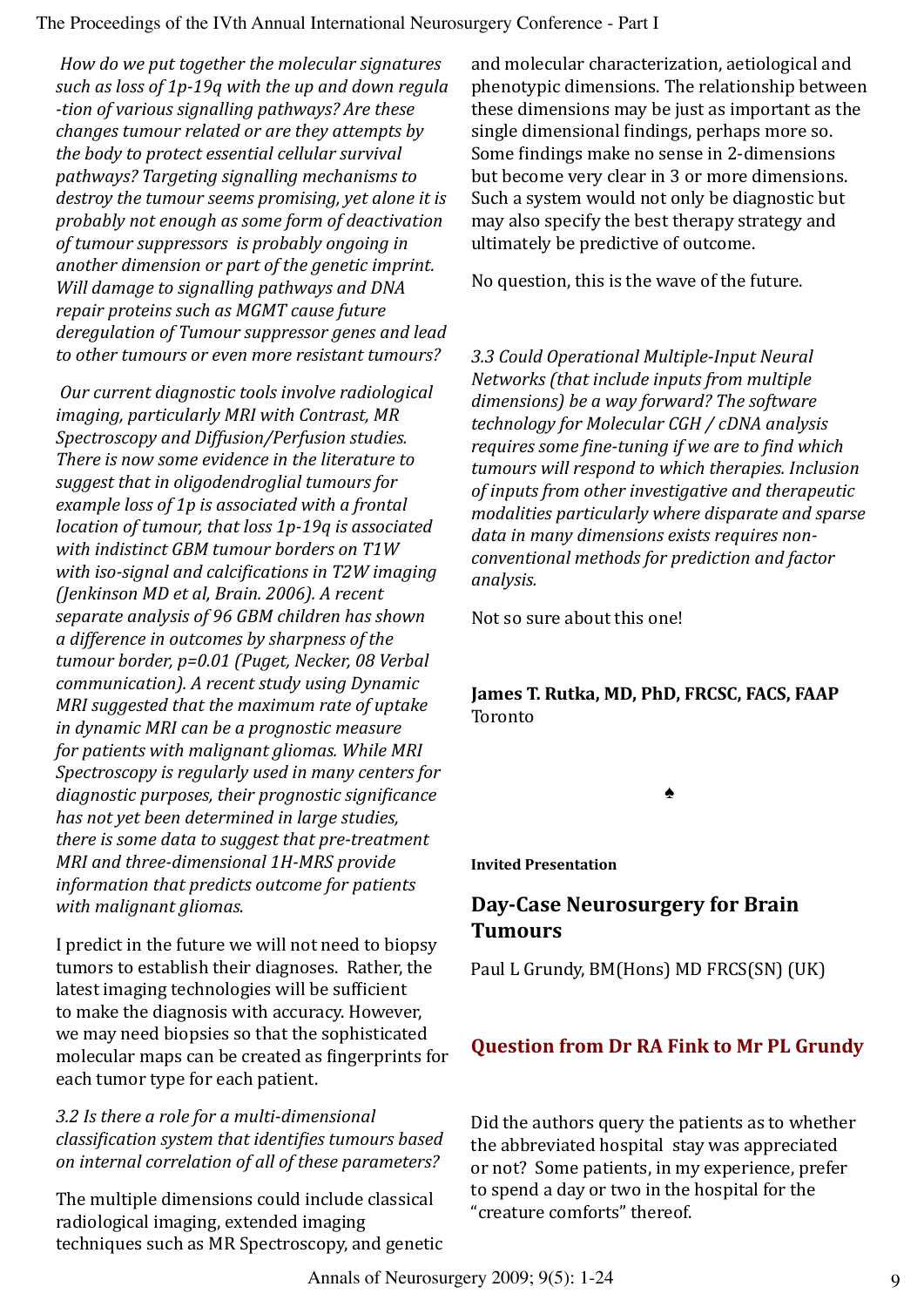Best,

**Robert A. Fink MD** Berkeley

# **Response of Mr PL Grundy to Dr RA Fink**

At the time of the consultation we did not ask patients about their preference for overnight stay but did ask them before they were discharged home - you will see from the data that a very small number were then admitted post-op out of preference.

However, I am afraid that a busy regional neurosurgical ward in the NHS in UK does not offer patients many 'creature comforts", hence the reason most are very delighted to be able to go home I guess! We find they prefer this on the whole.

We are now doing retrospective satisfaction survey of all our awake cases and will see if there is any difference between those who are daycases and those who stay overnight.

Interestingly I have re-operated on 3 craniotomy cases now who were day-cases and they all specifically asked if they could be day-case for reoperation.

PG

**Paul L Grundy BM(Hons) MD FRCS(SN)** Southampton

♠

**Invited Presentation**

# **Management and Treatment of Cerebral Vasospasm**

Bartosz T Grobelny BA, Reshma Narula BA, Brad E Zacharia MD, E Sander Connolly Jr MD (New York)

♠

**Invited Presentation**

# **Minimally Invasive Lumbar Interbody Fusion**

John Ratliff, MD and Gabriel Tender, MD (Philadelphia and New Orleans)

# **Question from Mr G Solanki to Dr J Ratliff**

Dear Dr Ratliff,

Congratulations on such a wonderful job in simply but clearly presenting the data and the excellent video which was indeed very useful. This is a newer technique and you have highlighted that in good and properly trained hands the MIS and specifically TLIF seems to be just as good as open procedures with no significantly higher short-term penalties for the patient.

1. I would be obliged if you could propound a little more on when you would consider using an XLIF or ALIF instead of a PLIF or a TLIF in this group of degenerative disc and mild grade1spondylolisthetic patients. Is it weight and co-morbidity related or do you have a rule of thumb? What is your system to decide that a "fusion" is now due?

2. How do you find these procedures compare to the less "internally fixed" ADR (artificial disc replacement) when it is a single-level disease? Particularly preservation of mobility may have a role to play in younger patients in terms of saving the next segment.

3. Are there any long-term evaluations on the effect of unilateral facet destruction in MIS TLIF? What is the longest follow-up reported?

4. Finally will the addition of rhBMP-2 with ACS vector within a cage in PLIF or TLIF obviate the need for instrumented pedicle screw fixation as well? Grateful for your opinion.

Kind regards

Guirish

### **Mr G Solank FRCSI FRCS(SN)** Birmingham, UK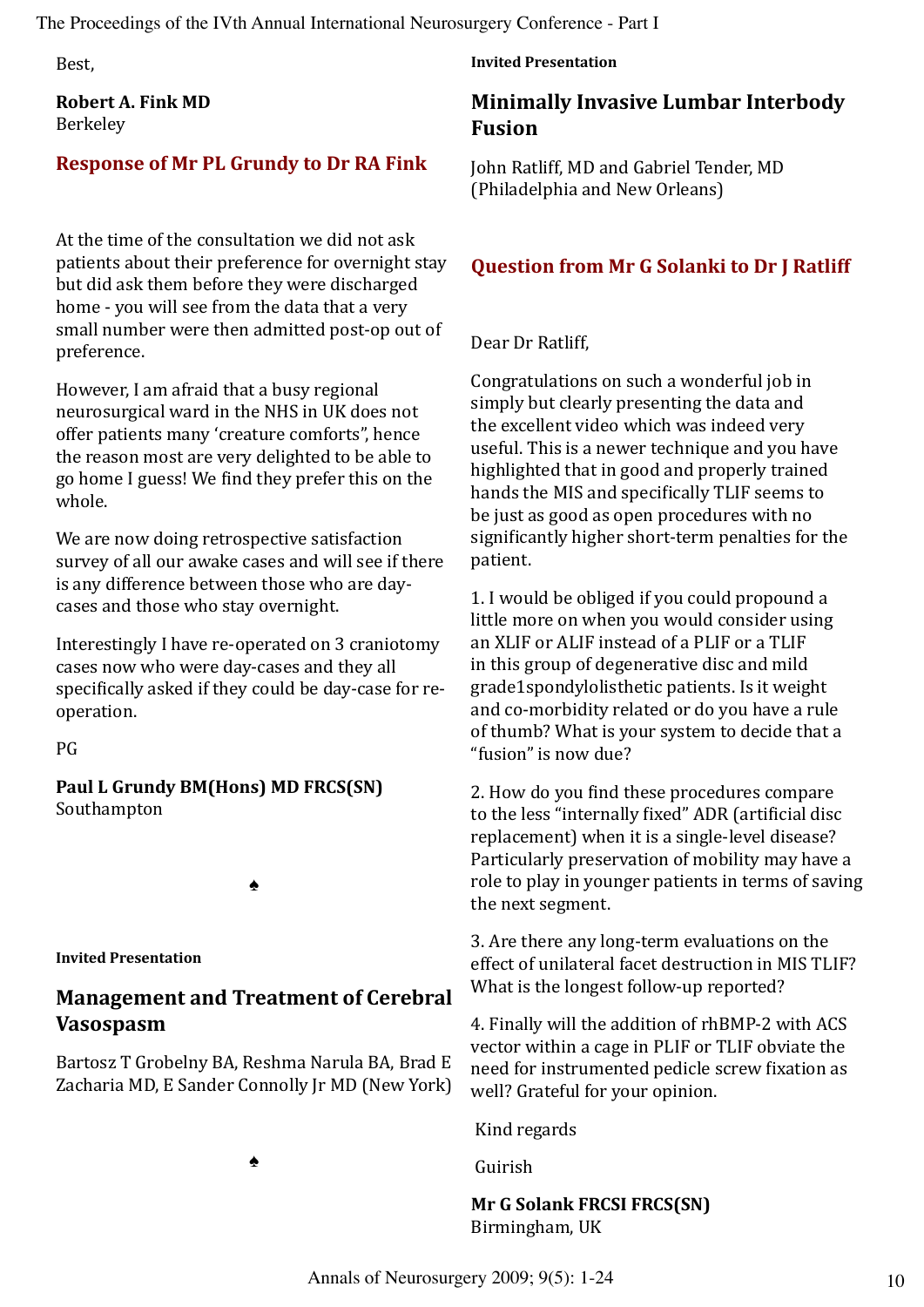# **Response of Dr Ratliff to questions of Mr G Solanki**

Thank you for your kind and thoughtful questions. I will respond to each in turn.

 First, your initial comments are exactly correct. MIS approaches to the spine are simply another approach to the same goals as classic open surgical techniques. They do not expand the population of patients being treated, nor are they a replacement for proper pre-operative evaluation. In MIS surgery, as in all other aspects of surgical treatment for the spine, the best predictor of patient outcome is pre-operative patient selection.

1. The XLIF is a promising new approach using a lateral approach to the spine. Depending upon patient anatomy, it is often only feasible in the mid-lumbar spine. Due to the iliac crest, it is often difficult or impossible to reach L4-5 or L5-S1 with an XLIF approach. For our multiple level adult degenerative scoliosis patients with a coronal curve centered in the mid-lumbar region, the XLIF is a fantastic means of achieving deformity correction and providing a substrate for fusion.

I still default to the classic open ALIF, usually augmented with percutaneous pedicle screws, for my patients with well preserved disc height where I am concerned over being able to position an adequately sized interbody graft through a posterior approach. Also, in my hands I can achieve more fulfilling correction of a isthmic spondylolisthesis in younger patients with an anterior approach, although this is certainly a controversial point.

How do I decide when a fusion is necessary? That is a topic that could occupy an entire conference on its own. In my present practice, I find myself using arthrodesis procedures in adult deformity, recurrent disc herniations, and, much more rarely, degenerative disease with intractable axial pain.

2. My concern with lumbar ADRs remains revision strategies. I find that I am much more selective with use of the Charite and other ADR devices. I believe they do have a role in younger, more active patients, but in our experience at

Jefferson the initial interest in these devices, both from surgeons and the lay public, has waned in favor of more classic reconstructive approaches.

3. Presumably the effects of the unilateral facetectomy is countered by the stabilization procedure. The majority of published reports offer short-term follow-up, as reviewed in my presentation. A recent review by Dhall et al. offered 24 month follow-up in MIS TLIF patients, with good clinical results (Journal of Neurosurgery: Spine. Vol 9: 560-565, 2008). While the early reduction in pain and perioperative blood loss with minimally invasive surgeries should be evident with short term follow-up, some proponents of the techniques note that the limited damage to lumbar paraspinal musculature may have longer beneficial effects. Longer term follow-up of these patients is necessary.

 4. I would offer two responses with regard to BMP: Biologics are not a replacement for operative technique. Proper end-plate preparation and proper preparation of the fusion bed are necessary. Number 2, I do not believe biologics replace appropriate internal fixation. In the published Infuse data, looking at ALIF procedures, fusion maturity was not reached until 1 to 2 years after the index procedure. With a potentially destabilizing procedure (facetectomy, discectomy, likely combined with a decompressive laminectomy), I still believe internal fixation is necessary.

Thank you again for your consideration of my presentation and of Dr. Tender's video.

**John Ratliff MD** Phildelphia

# **Question of Dr J Loeser to Dr J Ratliff**

For Ratliff Minimally Invasive Surgery: Although there is data presented on fusion rate and complications, nothing is said about outcomes, such as post-operative pain level, drug utilization, functional status, return to work. The goal of surgery is more than to perform a technically successful operation in a timely fashion; a person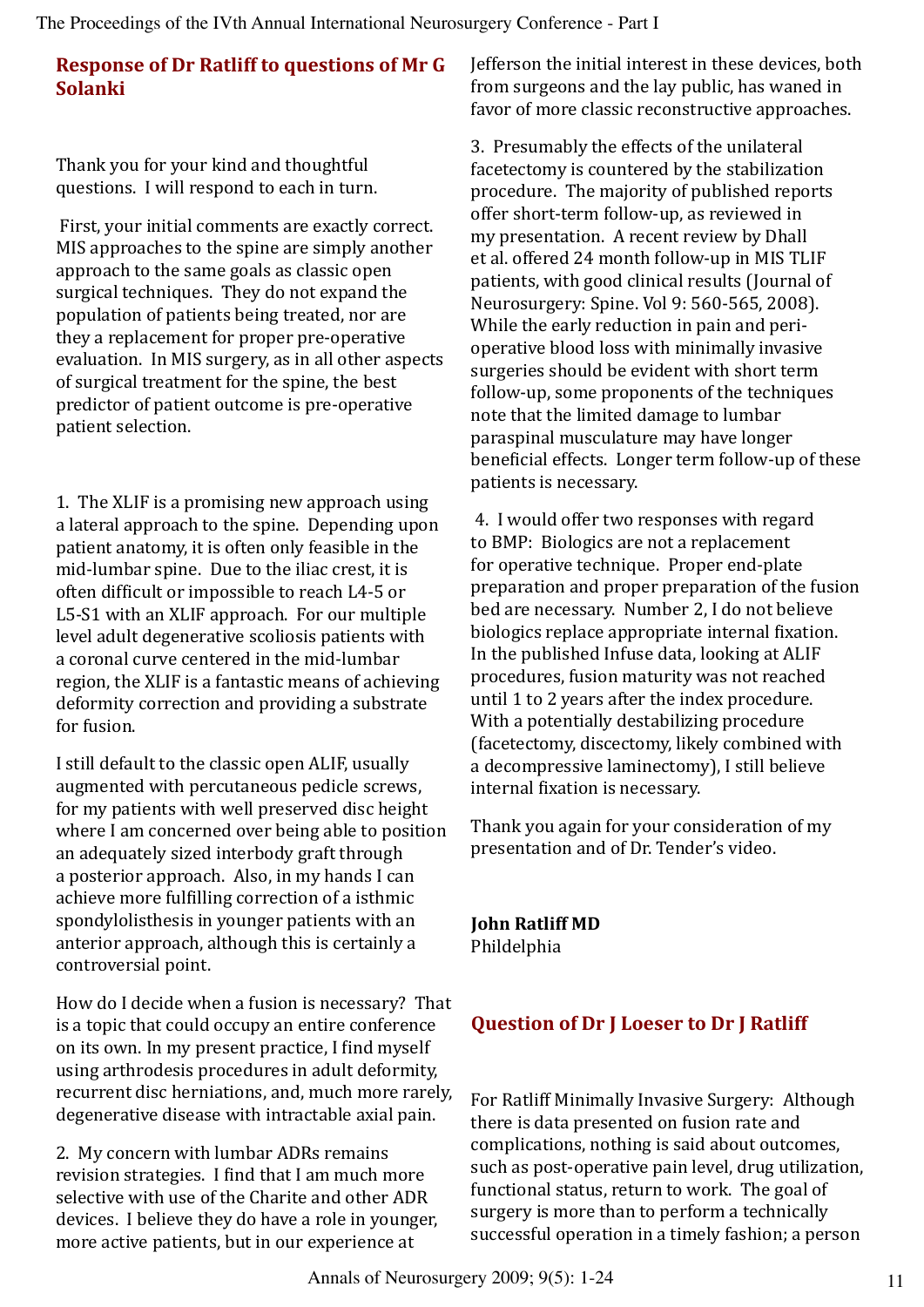is more than a collection of parts.

#### **John D Loeser MD** Seattle

# **Response of Dr J Ratliff to question of Dr J Loeser**

Excellent points. The purpose of my presentation was to focus upon technical aspects of the procedure, as an introduction to MIS approaches for an international audience. Hence, my brief presentation necessarily glossed over outcomes data.

I would refer interested readers to the Dhall et al. article (J Neurosurg Spine 9: 560-565) mentioned in my last email, or perhaps to Fessler's earlier report of his clinical outcomes in comparison to open PLIFs (J Neurosurg Spine 3: 98-105). Both offer clinical data showing either trends or clear superiority in MIS approachs with regard to blood loss, length of stay, and post-operative narcotic use.

Both, however, are retrospective reviews with the obvious possibilities for investigator bias. No prospective studies, to my knowledge, have been reported comparing MIS and open interbody techniques.

I would also proffer, in contradistinction to your closing remarks, the goal of surgery actually is to perform technically successful operations. The harder task of being a surgeon is realizing where and when those tools should be utilized.

### **John Ratliff MD**

Philadelphia

♠

#### **Invited Presentation**

Current state of Neurosurgery for Parkinson's Disease

Konstantin V Slavin MD (Chicago)

### **Question from Mr G Narenthiran to Dr K Slavin**

Dear Konstantin,

I enjoyed studying your excellent comprehensive presentation on the current state of surgery for the management of Parkinson's disease. A number of questions for you:

1) When you get consent from your patients for DBS for PD, what do you say is the chance of benefit and degree of benefit patient can expect in practical terms in their life following the surgery? How long is the benefit going to last? Patients' expectations can be high; has there been any study on 'Patient satisfaction'?

2) One of the slides ('Recent randomized STN DBS Data') states that the death in patients who had underwent surgery was 3. In those treated medically only 1 patient died. How can surgery be better than medical treatment if there are more deaths associated with surgery (even if other complications are more in medically treated patients)? This goes back to how you measure outcome and make value judgement on the outcome.

Thank you and look forward to hearing from you.

Yours sincerely,

Naren

**G Narenthiran BSc(MedSci)(Hons) MB ChB MRCSE** Southampton

# **Response of Dr K Slavin to question of Mr G Narenthiran**

Dear Naren,

Thank you for your thoughtful review! (and for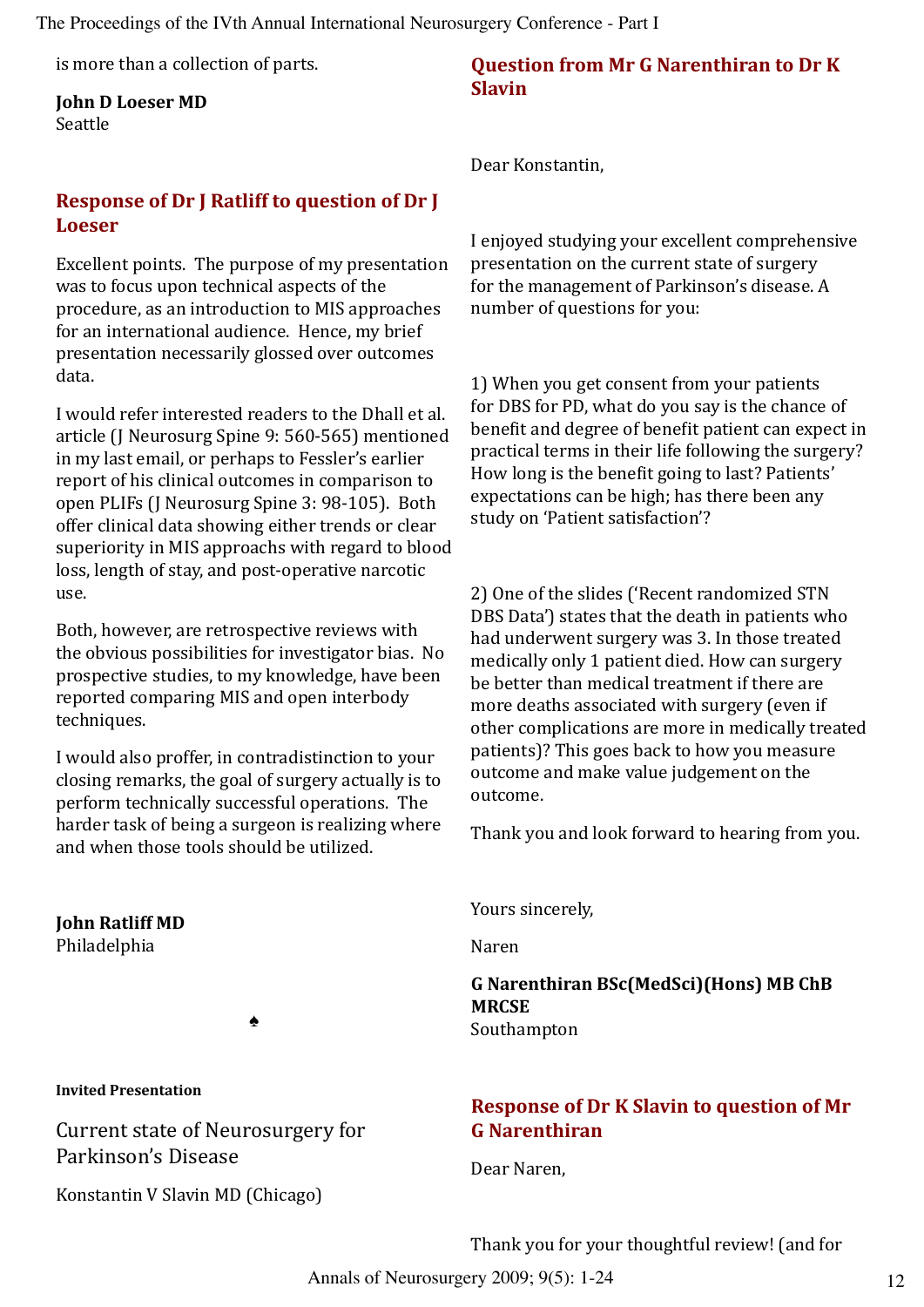putting this all together!!!)

To answer your questions:

 1. I routinely tell all patients that the degree of improvement with surgery is really unpredictable. So far, all patients that I operated on have improved – but some improved to complete independence with no medications, while others had only minimal symptomatic changes. Same goes for the duration of improvement – it varies dramatically from person to person, but in most cases this improvement stays for a long time. In general, I am not a big supporter of quoting percentages to the patients since each of them may fall into a very small group of "minimal responders" or have a complication from surgery – an in this case the fact that "90% of patients would improve significantly" would sound even more depressing… The decision for surgery is a very individual one – and I really try to get these patients come to terms with all risks, surgical discomforts, and follow up hassles (adjustment of stimulation settings, need in battery changes, etc.) before they consent for surgery. I also frequently insist on them talking to those who already had surgery so this new experience (frame, awake operation, staged implantation) does not become an unpleasant surprise (patients frequently forget or ignore a lot of information from their physicians – but seem more receptive to their peers). The patient satisfaction has been studied and presented at conferences (I am not sure if it ever been formally published) – and the patients are generally satisfied with surgery and would definitely have it done again if given a choice.

 2. You are absolutely right – the risks of surgery are not negligent, by any means. The truly surgical death in this study was in patient with ICH – the other three were possibly unrelated to the treatment choice (suicide, psychosis, pneumonia) as the natural history of advanced PD has its own mortality. This constitutes 1.5% surgical mortality – and I always bring it up in my discussion with patients. In addition to the risk of death, stroke or hemorrhage (all of which seem to increase with age, degree of brain atrophy, presence of previous strokes, anticoagulation, etc.) I quote a general risk of surgical complications (infections, erosions,

disconnections, malfunctions, etc.) at 20-30%, intentionally increasing it for those in doubt – and then let the patient and family decide if they still want to proceed with operation.

Happy New Year!

K.

# **Konstantin Slavin MD**

Chicago

# **Question of Dr A Fillipidis to Dr K Slavin**

Dear Professor Slavin,

Congratulations for your thorough presentation!

I would like to ask you about the existence of absolute of relative contraindications concerning the procedure of subthalamic nucleus DBS. Are there any concerns in your practice that would affect your decision for selecting a patient for STN DBS?

I would like to thank you in advance,

Best regards,

#### **Aristotelis Filippidis MD**

Larissa, Greece

# **Response of Dr K Slavin to question of Dr A Filippidis**

To Dr. Filippidis:

There are multiple contraindications for STN DBS procedure: and some are more obvious than others.

In general, STN DBS is recommended for advanced cases of levodopa-responsive PD who did not have previous destructive surgery – this, I believe, is a formal wording from FDA approval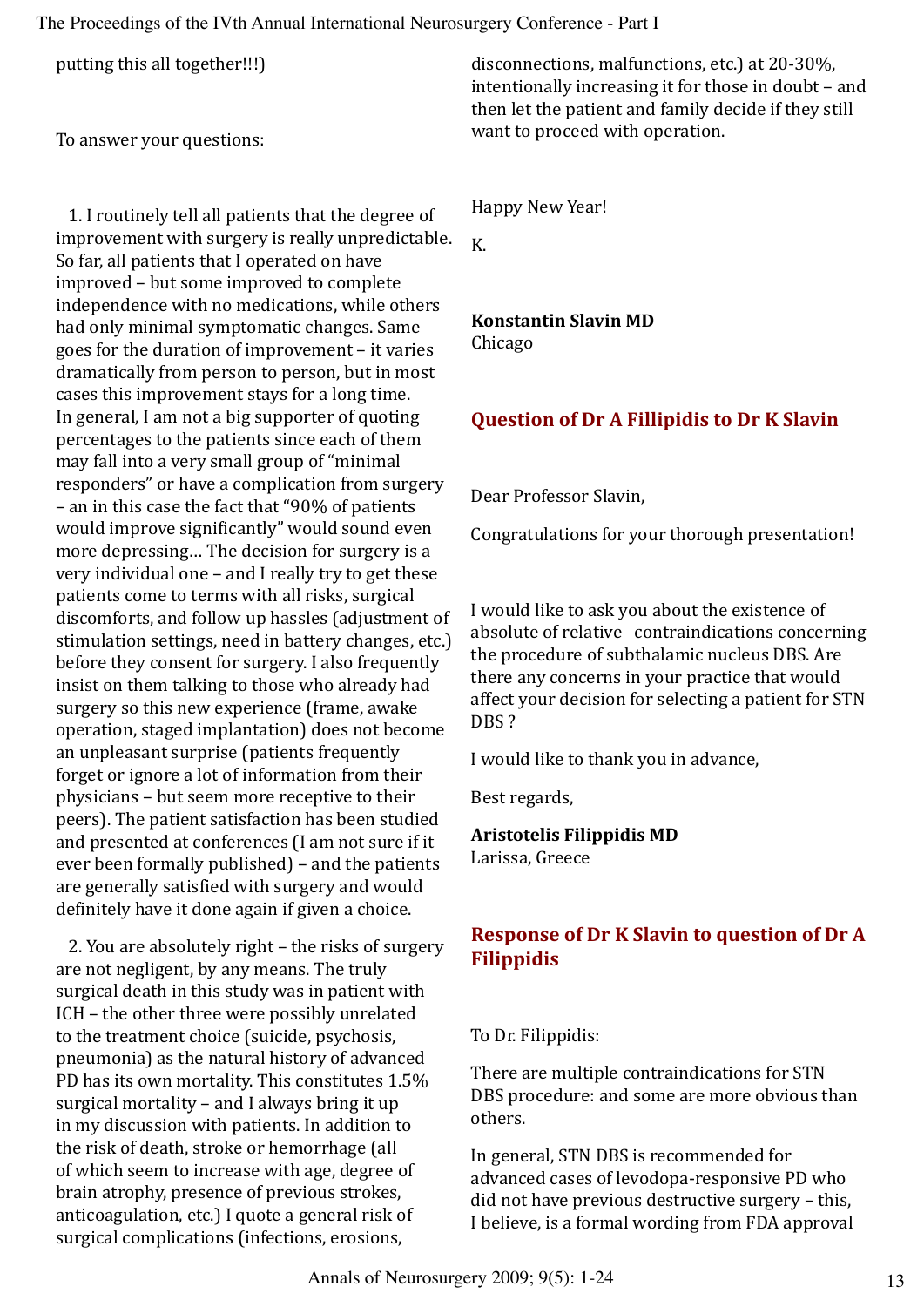for the procedure.

 \* We do not routinely recommend this surgery for those with dementia or severe brain atrophy.

 \* Use in very early or very advanced (terminal) stages of PD has not been justified so far.

 \* Presence of active infection or uncorrectable coagulopathy would also serve as a contraindication.

 \* Presence of pacemakers and defibrillators would be considered a contraindication by many (mainly due to inability to get MRI for targeting, but also due to concerns of electrical interference, particularly with on-demand defibrillators).

 \* Many places, ourselves included, would not consider STN DBS for Parkinson Plus syndromes (progressive supranuclear palsy, multiple system atrophy, Lewy bode dementia, etc.)

 \* Inability to provide a follow up (due to geographic limitations, for example), or lack of appropriate social support (family, etc.) would be relative contraindications as well.

 \* Two most frequent occasions where we would consider going "off label" would be those who do not respond to levodopa in predictable fashion and those who had previous Thalamotomy or Pallidotomy – although I do not have much data to support this.

 \* There are many other exceptions to the standard inclusion/exclusion protocol, but these are the main ones.

 \* Yet another big concern is the lack of realistic expectations (from patients, families, referring physicians)…

♠

Best regards,

K.

**Konstantin Slavin MD** Chicago

**Invited presentation**

### **Management of Spasticity in Children**

George Jallo, MD (Baltimore]

#### **Question of Mr G Solanki to Dr G Jallo**

Dear George,

Congratulations on the comprehensive cover of the topic of managing spasticity.

I would like to ask a few questions;

Mr Solanki: Test dose for ITB: How do you perform your test doses? Do you offer your paediatric patients a single LP delivered daily, sequentially increasing the dose of IT Baclofen on different days or insert a lumbar drain and deliver the sequential doses that way? In either case, how long do you keep the children in? In Europe, some units prefer to use an internalized system with a reservoir (implanted at the final site for the pump) to allow a blinded placebo-controlled sequential dose evaluation. The patient would stay approximately 5 to 7 days for the testing and this provides parents with a good way to evaluate the response not just in muscle tone and spasm frequency but as you rightly pointed out in the presentation the unwanted effects in reducing "good tone" with some loss of posture maintenance and strength. It may also allow for evaluation of sometimes borderline or masked oropharyngeal dysmotility which can cause silent or overt aspirations and or require PEG feeding post-implantation. Similarly head tone and head holding can get affected and such an extended period of evaluation may be considered worthwhile. I am grateful for your comments.

Dr Jallo: I have found that the single injection LP work for 95% of the children if chosen properly. If they do not respond then I implant the catheter and reservoir for continuous infusion. And in these cases I reach about 99% implantation rate. I really do the screening prior to surgery.

Mr Solanki: Pocket implant: Prior to surgery we usually identify the implant site. In children with very high catabolic rates and little or no subcutaneous tissue. In some of these difficult cases we now create a deep pouch for implant placing the pump in a subfascial position within the muscular layer. We recently found in a case of advanced lumbar hyperlordosis with severe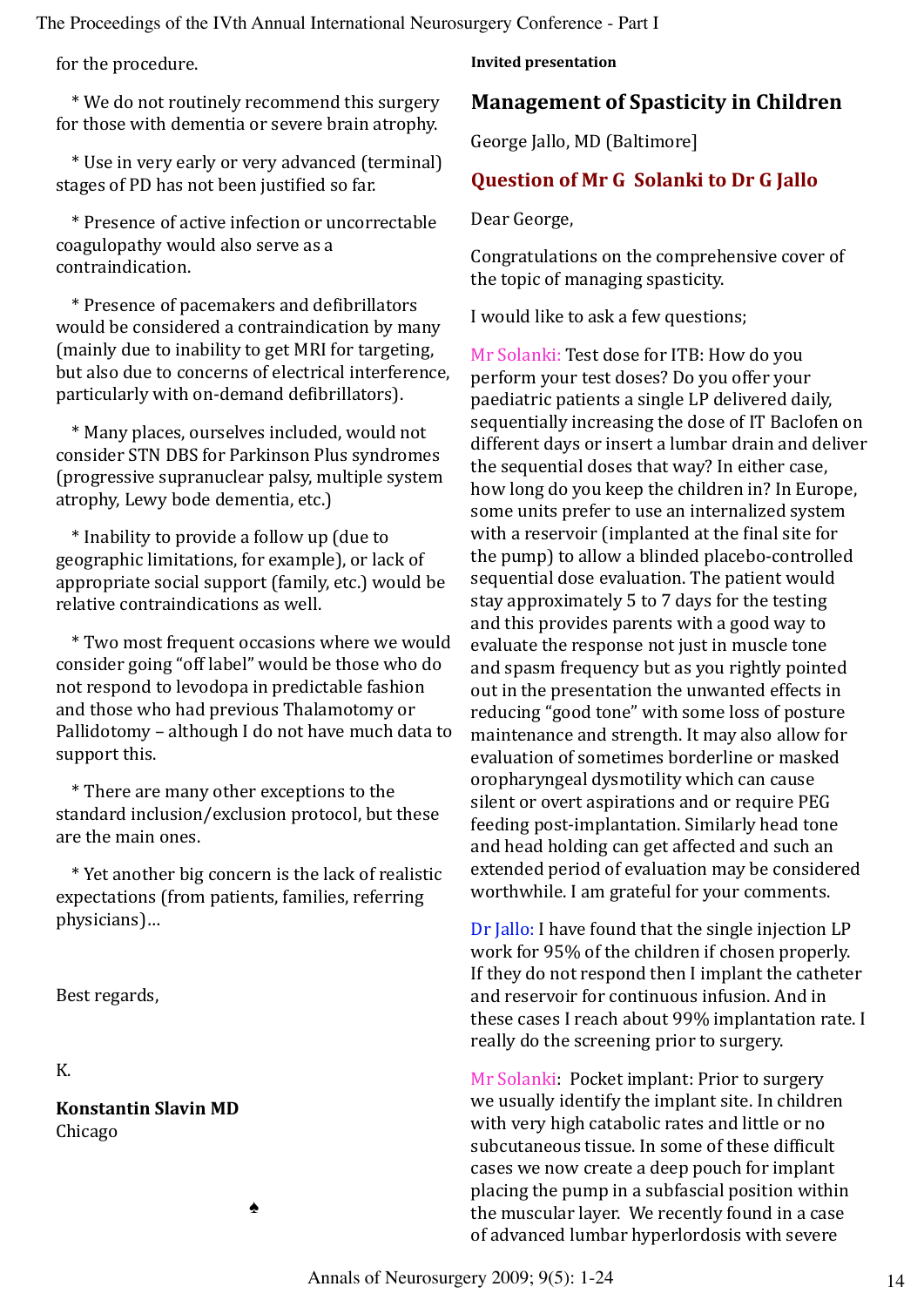scoliosis, that the abdominal route was no longer workable with recurrent extrusions of the pump. We landed up moving the pump to the contralateral side and finally in a submuscular pectoral position after using tissue expanders. Have you had any such problems and how did you solve them?

Dr Jallo: All get a subfascial implantation of the pump as it prevents exclusion. The only subcutaneous implants are in the adults

Mr Solanki: Catheter tip position: It is generally accepted that for spastic diplegia with abdominal muscle spasm the tip should be somewhere around T10 level, and for spastic tetraparesis, the tip should be brought up between the upper thoracic to mid-cervical levels. More recently there has been a suggestion that the catheter tip position does not correlate well with clinical response. I would be grateful for your opinion.

Dr Jallo: I try to get the catheters around T9 for the diplegia and C5 to T2 for the quad spasticity. It does correlate with the level of placement

Mr Solanki: Precautions & Recent medical alerts: MRI: Magnetic Resonance Imaging (MRI) will temporarily stop the pump motor and suspend drug infusion for the duration of MRI exposure. Although the pump should resume normal operation after MRI exposure it is sensible that before and following completion of an MRI scan, the pump parameters are re-confirmed and re-programmed. Also for MR scanners greater than 2 Tesla, the safety and performance of the programmable pumps are not known and these scanners are therefore contra-indicated. We are currently discussing national guidance for MRI & ITB pumps given the above. I would be very grateful for your comments.

Dr Jallo: I always confirm after the MRI the pump setting.

Guirish

**Mr G Solank FRCSI FRCS(SN)** Birmingham, UK

**Dr G Jallo MD** Baltimore, Maryland

# **Question from Dr Filippidis to Dr G Jallo**

Dear Prof. Jallo

I'd like to express my congratulations for your presentation and wish to everyone happy holidays from Greece!

My questions:

Dr Filippidis: Are there any age related limitations in applying Intrathecal Baclofen pump devices concerning children ?

Dr Jallo: No just a weight limit. My cutoff is 30-35 pounds

Dr Filippidis: What is your smallest age experience of applying this treatment modality and what is the mean pediatric age of treatment?

Dr Jallo: 18 months is the youngest child mean age is 5or 6

Dr Filippidis: Are there complications specifically related to pediatric populations?

Dr Jallo: Yes, it is the pump related and wound healing issues as it is a large pump in relatively thin children.

Best regards,

**Aristotelis FIlippidis MD** Larissa, Greece

**Dr G Jallo MD** Baltimore, Maryland

♠

**Invited presentation**

# **Transarterial vs Direct Percutaneous Embolization in the pre-operative treatment of renal cell spinal metastasis**

Clara R Epstein, Bourekas EC, Gabriel JP, Ammirati M [Ohio]

♠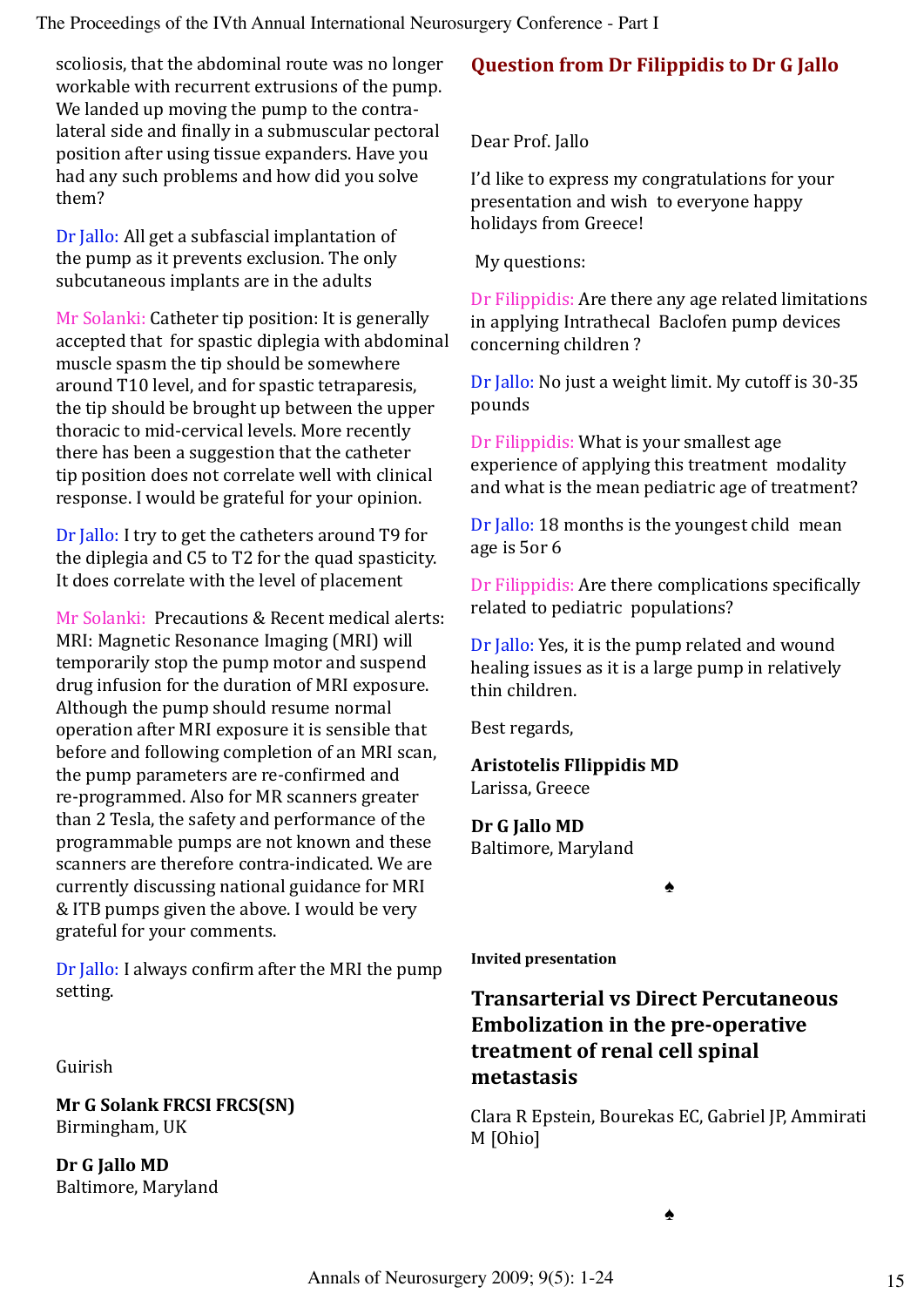#### **Original work**

# **Twenty-seven years Experience in the Treatment of Moyamoya Disease (1982- 2007)**

Quintana Leonidas MD, Massaro Paolo MD, Gonzalez Francisco MD, Yokota Patricio MD, Segovia Miguel (Chile)

#### **Aim**

Moyamoya is a chronic cerebrovascular occlusive disease, with progressive stenosis of the intracranial carotid arteries and main branches, with development of a mesh of small vessels at the basal ganglia, to improve the collateral circulation, the moyamoya vessels. This disease is most frequently reported in asian countries, as Japan, Korea and China

#### **Method**

From 1982 to 2007 we treated 15 cases with Moyamoya Disease :7 males and 8 females, 6 - 51 years old. We observed 2 groups :

Ischemic presentation: 7 cases

Hemorrhagic presentation: 8 cases

All cases were studied with 4 vessels angiography and CT, and 5 cases with MRI.

The first 10 cases(1982-2000), were treated with Encephalo-dural-arterial-sinangiosis.The last 5 cases (2001-2007) were treated with Encephalodural-galeo-arterial-sinangiosis, plus burr-holes.

#### **Results**

In 6 cases, the clinico-morphological presentation were atypical compared with those described in oriental countries.

In 4 cases with hemorrhage, the moyamoya vessels were unilateral, 1 case with ischemia, moyamoya were unilateral, 1 hemorrhagic case presented with early bilateral cervical internal carotid occlusion.

Functional outcome evaluated at 12 months after the operation:

1. Returned to normal life: 4 cases

2. Active with mild limitations: 5 cases

- 3. Active with severe limitations: 5 cases
- 4. Vegetative: 1 case.

#### **Conclusion**

We concluded that in our experience the pattern of the arteritis is somewhat different from the cases reported in oriental countries, but the common fact is the presence of moyamoya vessels; the other conclusion is the functional prognosis depend of the initial cerebral damage, and those early operated cases had a better prognosis.

#### **Key words**

Moyamoya disease, cerebral arteritis, revascularization, chronic ischemia

#### **Competing interests:**

None

### **Question from Dr Fady Charbel to Professor L Quintana**

I congratulate Prof. Quintana and his colleagues for a very nice review of the topic of Moya Moya and for presenting their 27 years of experience with the surgical management of this disease in Chile. It is interesting to note that their series include an almost equal distribution of pediatric (mostly ischemic) and adult (mostly hemorrhagic) patients. They achieved overall excellent revascularization (14/15 patients) with indirect bypass.

My question is this: I note that the surgery evolved over the years from the classical EDAS to the addition of wider flap and galeal/periosteal synangiosis. Would the authors care to explain the reason for their change in surgical strategy and if they are now considering adding direct revascularization (with STA-MCA) bypass to their approach.

Best regards,

**Fady T Charbel MD FACS** Chicago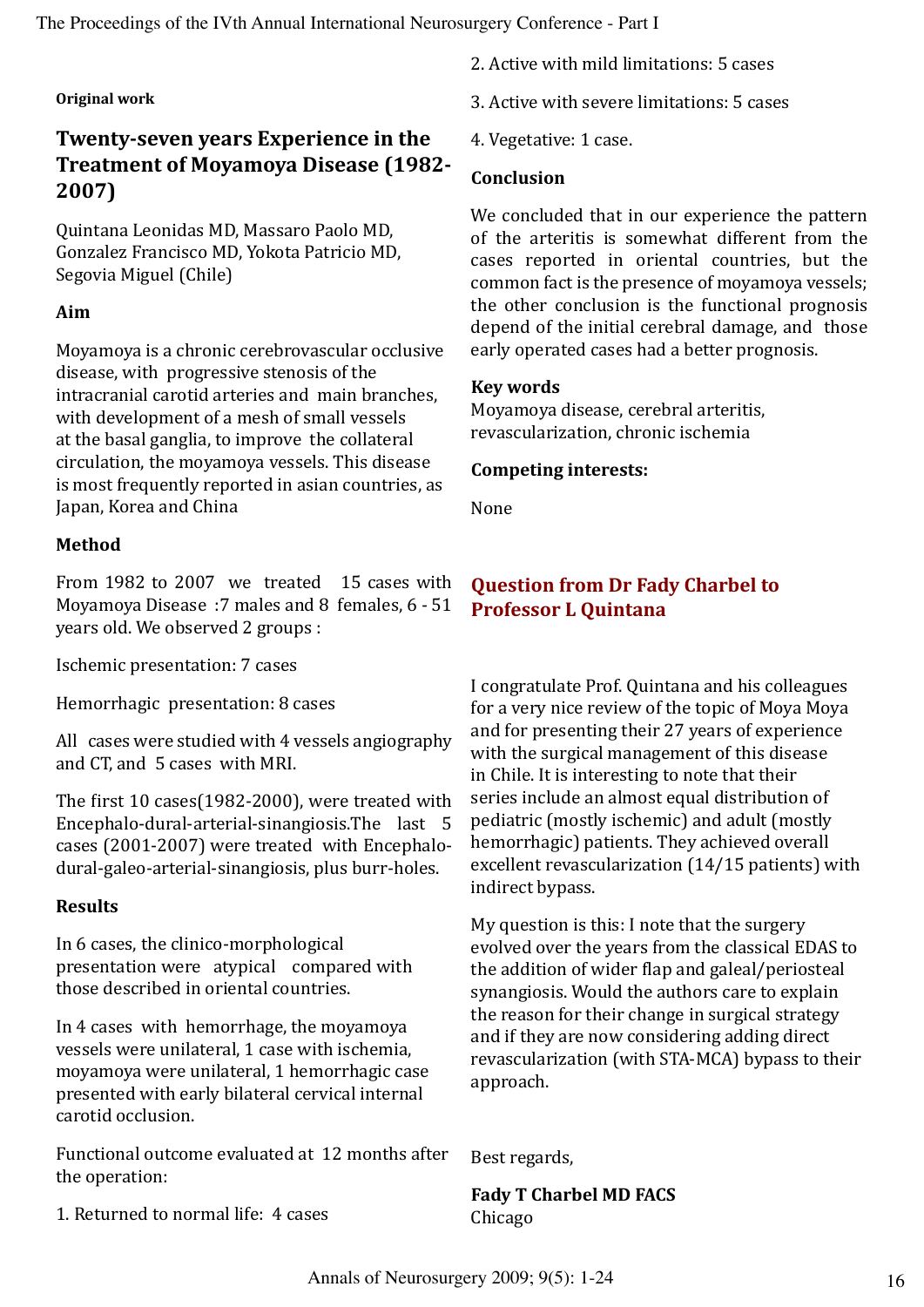# **Response of Professor L Quintana to Dr F Charbel**

### Dr.Fady Charbel.

Thanks for your question.

Since 1982, when we made the first EDAS in Chile, to the present days, in the pattern of control angiography at 6 to 12 months post-surgery, progressively we noted that when the extension of the galeal tissue-STA artery was increased, we expanded the contact surface of this tissue with the ischemic cortex, and the sinangiosis was more effective, with more vessels of neovascularization over the ischemic brain tissue.

What we have added is the practice of Burr Holes (Endo M, Kawano N, Misayaka Y, Yada K: Cranial burr hole for revascularization in moyamoya disease. J Neurosurg 71:180-185,1989), and put periostium over the brain surface at this points.

That is a very simple technique, and complements the indirect revascularization in good shape.

The direct STA-MCA bypass we have not done routinely in cases of chronic ischemia, because usually the recipient artery is very thin, and the risk of failure in the direct by-pass is present.

Leonidas

**Leonidas Quintana MD** Valparaiso, Chile

♠

**Original work**

# **The Effects of the Results of the STICH Trial on the Management of Spontaneous Supratentorial Intracerebral Haemorrhage in Newcastle-upon-Tyne, England**

Matthew A Kirkman, Wattana Mahattanakul FRCS(SN), Barbara A Gregson PhD, A David

Mendelow PhD FRCS (UK)

Department of Neurosurgery, Regional Neurosciences Centre, Newcastle General Hospital, Newcastle upon Tyne, NE4 6BE, United Kingdom.

### **Aim:**

The role of surgery for spontaneous supratentorial intracerebral haemorrhage (ICH) remains controversial. Recently, the Surgical Trial in IntraCerebral Haemorrhage (STICH) showed no overall benefit from early surgery when compared with initial conservative treatment. Our aim was to evaluate the impact of the STICH trial results on management of ICH in the Newcastle upon Tyne Hospitals.

### **Method:**

The STICH results were released to the trial's coordinating centre, the Neurosurgery Department at Newcastle General Hospital, in November 2003. Using ICD-10 data, we analysed ICH admissions before (2002) and after (2004, 2006, 2007) this. We assessed numbers of Neurosurgery and Stroke Unit admissions, numbers of clot evacuation procedures, and 30 day mortality rate (Neurosurgery versus Stroke Unit admissions). Subarachnoid haemorrhage (SAH) admissions data were also collected to corroborate our findings.

# **Results:**

There were 478 spontaneous supratentorial ICH admissions in total; 156 in 2002, 120 in 2004, 106 in 2006 and 96 in 2007. SAH admissions remained remarkably constant over this period. Neurosurgery admissions for ICH decreased significantly across the four time periods, from 71% of total ICH admissions (n=156) in 2002 to 55% (n=96) in 2007, and Stroke Unit admissions increased significantly from 8% (n=156) in 2002 to 30% (n=96) in 2007 ( $\chi^2$ =20.968, p<0.001, df=3). Clot evacuation procedures also decreased significantly from 32% (n=111) of Neurosurgery admissions in 2002 to 17% (n=53) in 2007 (χ<sup>2</sup>=11.919, p=0.008, df=3). 30-day mortality increased in Neurosurgery, from 14% of Neurosurgery admissions (n=111) in 2002 to 26% (n=53) in 2007, and decreased in the Stroke Unit, from 42 % of Stroke Unit admissions (n=12) in 2002 to 17% (n=29) in 2007.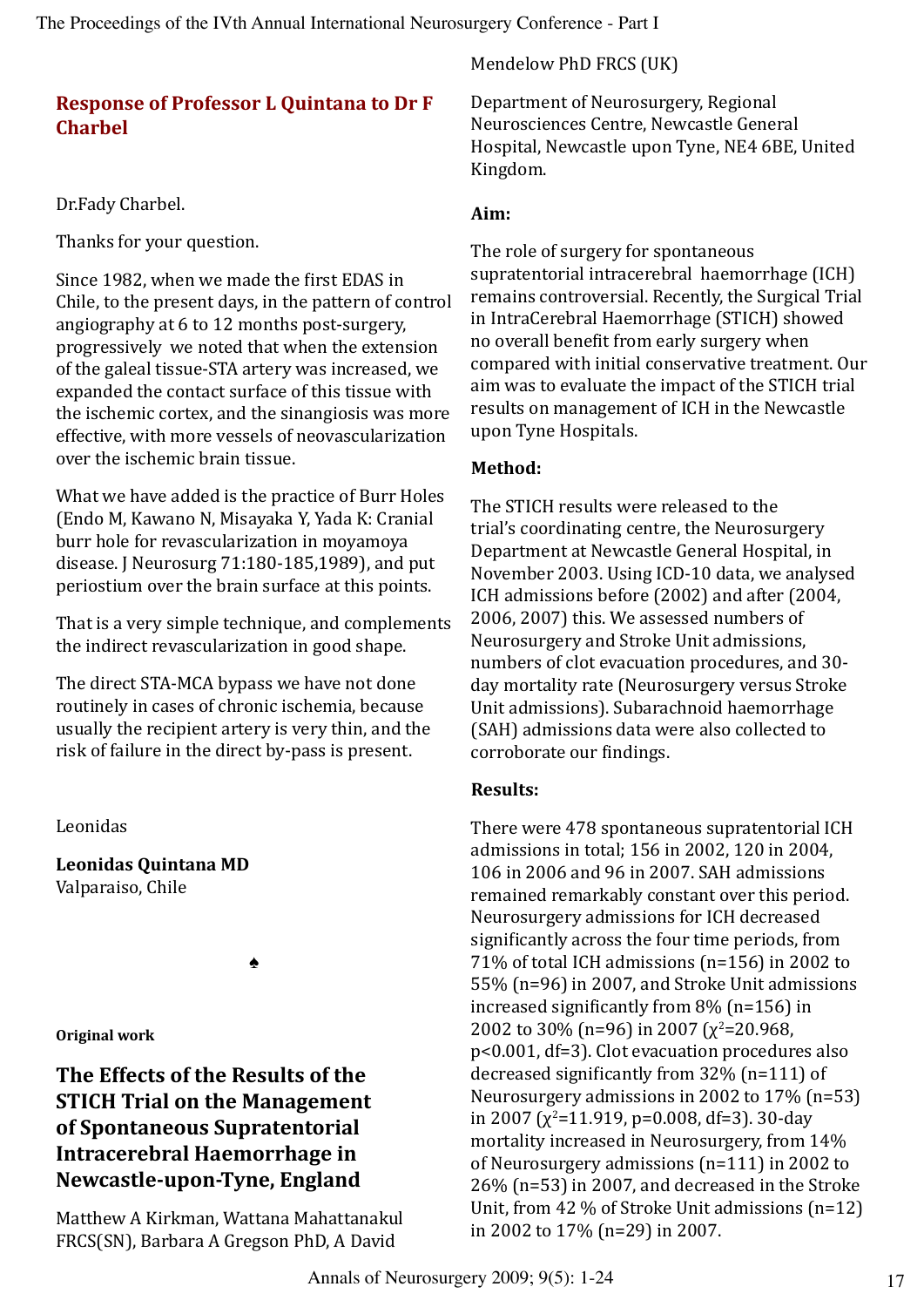#### **Conclusion:**

The STICH results have significantly impacted ICH management in Newcastle, with a trend towards fewer Neurosurgery admissions and clot evacuations, and increased Stroke Unit admissions. Randomisation continues in STICH II for patients with superficial lobar ICH.

### **Competing interests:**

ADM is a director of the Newcastle Neurosurgery Foundation and has received honoraria for serving on the advisory committees of Codman and NovoNordisk. The other authors report no conflicts of interest.

# **Questions of Dr F Charbel to Dr MA Kirkman**

I congratulate Dr. Kirkman and colleagues from Newcastle for an informative presentation which seems to suggest that the public dissemination of the results of a clinical trial can influence the practice patterns of communities at large.

My question is this: Do you believe based on your findings concerning the drop in referrals to neurosurgical care,that an unjustified nihilism concerning the care of patients with ICH is starting to prevail? In other words, is could of the conclusions of your analysis be that, patients with ICH which may be candidates for surgical evacuation, are now kept at smaller hospital and possibly suffer worse outcomes?

Congratulations Naren for this work.

Best regards,

Fady.

**Fady T. Charbel MD FACS** Chicago

# **Question of Professor L Quintana to Mr**

### **MA Kirkman**

In relation with the interesting work "The effect of the results of the STICH Trial on the Management of Spontaneous Intracerebral Haemorrhage supratentorial in Newcastle upon Tyne, England", of Dr.Kirkman et al.; this study has shown that the total number of admissions to the Newcastle upon Tyne Hospitals NHS Foundation Trust have declined gradually from 2002 ! to 2007.( slide8)

I think this speaks in favor of better control of risk factors to suffer an ICH, but that isn´t an impact on how STICH management could affect this condition.

 This initial condition could influence, in this study, the subsequent statistical analysis as a decrease in clot evacuation procedures for ICH, that decreased significantly from  $32\%$  (n = 111) of Neurosurgery admissions in 2002 to  $17\%$  (n = 53) in 2007 ( $\chi$ 2 = 11,919, p = 0.008, df = 3).

**Leonidas Quintana MD** Valparaiso

# **Response of Mr MA Kirkman to Questions of Dr Charbel and Professor Quinatana**

Dear Dr. Charbel and Professor Quintana,

Many thanks to both of you for your feedback and questions. Both your questions address similar points so it is perhaps best to answer them together.

Our main justification for the drop in ICH admissions is that the smaller hospitals lacking neurosurgical care facilities are referring less patients to Newcastle on the basis that the STICH trial suggested that a majority of cases would not benefit from neurosurgical intervention as opposed to conservative management through a stroke unit. There are of course exceptions where neurosurgical intervention would be indicated (space-occupying ICH, post-operatively and when the ICH has resulted from trauma, for example), and those with small haematomas are usually best managed conservatively.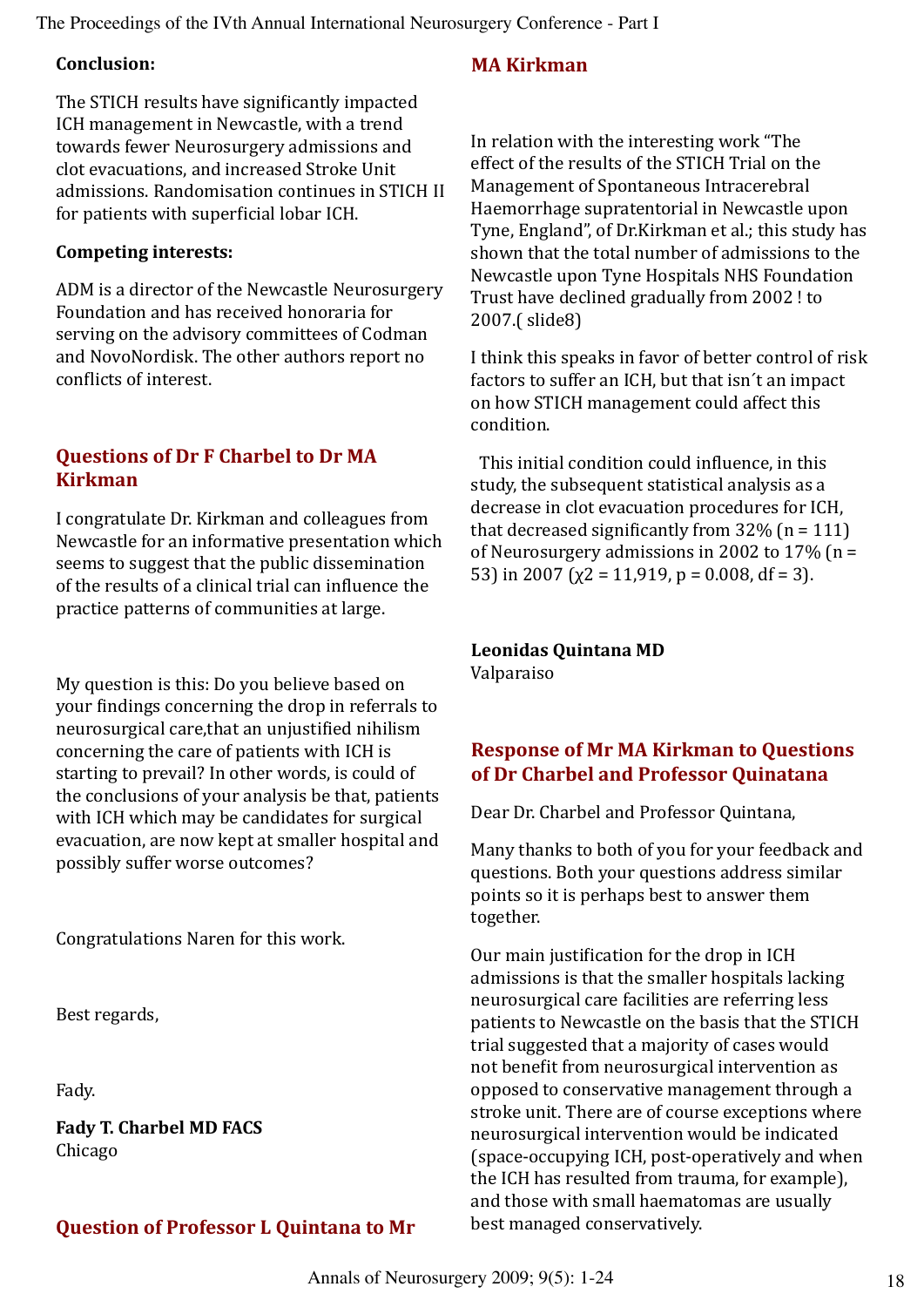Certainly, deciding who would benefit from surgery and who would not can be a difficult decision for the peripheral hospitals to make. However, given the current constraints on neurosurgical beds and financing in the National Health Service in the UK, there is always going to be an economic factor in the decision making process of whether to refer to a tertiary centre or not. As a result, there are inevitably going to be some who will suffer adverse outcomes in smaller hospitals as they lack the neurosurgical intervention that they require.

Perhaps an improvement to this study would have been to look at referral patterns for the patients included in our study, and to see how many patients were referrals from smaller hospitals, and how many patients were direct admissions from areas close to the main Newcastle hospitals. Including prognostic data (GCS at admission, age, volume of haematoma, etc.) would allow us to compare thresholds for neurosurgical intervention in the smaller hospitals vs. Newcastle hospitals and outcome data would indicate how these patients in the smaller hospitals fare compared to those admitted to Newcastle.

Personally I do not feel that the drop in ICH admissions reflects a change in ICH incidence. We collected admissions data for subarachnoid haemorrhage to act as a baseline comparison, and SAH admissions remained remarkably constant over the four years of our study - there were 192 SAH admissions in 2002 and 195 in 2007. This helps corroborate the idea that the drop in ICH admissions is due to a genuine change in referral patterns as opposed to a reduced incidence in haemorrhagic brain insults. I also suspect the markedness of the drop in ICH admissions (a drop of over a third in five years; 156 in 2002 to 96 in 2007) goes against an improvement in risk factors being the cause of the ICH admissions drop. Of course the definite answer to whether there has been a reduction in the incidence of ICH due to improved control of risk factors etc. would be a large scale epidemiological study.

I hope I have answered your questions adequately.

Newcastle

# **Comment by Professor Quintana**

Thank you very much Dr Kirkman for your very complete explanation.

But, according with recent data, the growing of the haematoma volume, during the first hour, until the third hour of evolution, is a very important prognosis factor, for the posterior functional evolution of the patients.

I don´t know the programme related with prevention of vascular diseases in the Newcastle region, but in my region, Valparaiso (V) region of Chile, we teach to the general medical doctors of small hospital ( V region has about 1.600.000 habitants), that they must send the patients to our base hospital Carlos Van Buren Hospital, as soon as possible, were they receive a very simple medical management , that is Tranexamic Acid 2gr at admission, after the CT Scan showing the hematoma, and haemodynamic control, mainly, not permit to have sustained Systolic Blood Pressure over 160 mmHg. (Anderson CS, Huang Y, Wang JG, Arima H, Neal B, Peng B, Heeley E, Skulina C, Parsons MW, Kim JS, Tao QL, Li YC, Jiang JD, Tai LW, Zhang JL, Xu E, Cheng Y, Heritier S, Morgenstern LB, Chalmers J; INTERACT Investigators. Intensive blood pressure reduction in acute cerebral haemorrhage trial (INTERACT): a randomised pilot trial. Lancet Neurol. 2008 May;7(5):391-9 ).

After that,in our base hospital, according with the topography, and the evolution of the patient, clinically and with CT Scan controls, the neurosurgeon decide if they remain in medical treatment in the ICU , or go to surgery.

So my question is to know your opinion about the management in the small hospitals, of the very important prognosis factor that is the growing of the haematoma volume during the first hours of evolution?

With my best regards

Best wishes and thank you again for your interest,

#### **Matthew Kirkman**

**Leonidas M Quintana MD** Valparaiso, Chile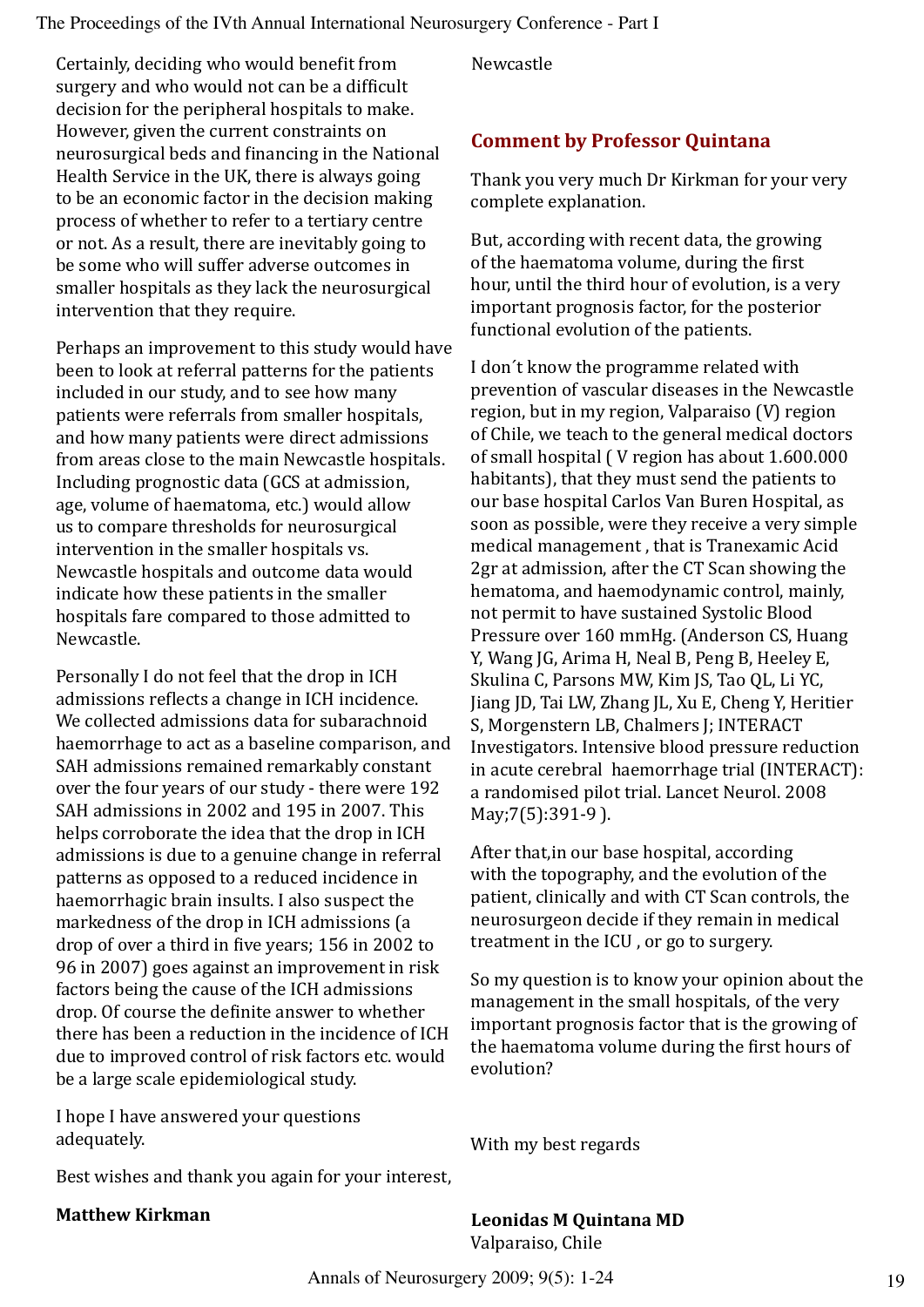♠

#### **Original Work**

# **Awake Craniotomy for Brain Tumours: a Prospective Study of a Simple Technique**

Paul L Grundy BM(Hons) MD FRCS(SN), Crispin WeidmannFRC, Victoria Beasley (UK)

#### **Comments of Dr Andrew Russell**

My congratulations on the 4th International Neurosurgery Conference - a great advance in the era of limited time & travel resources!

Two comments:

1. Paul Grundy's presentation on 'outpatient awake biopsy/craniotomy' nicely outlines what is possible presently in our financially-constrained medical situation. Might I add that NOT shaving or clipping the hair before cranial procedures can be a part of efficient surgery. I have not clipped or shaved for a decade now, and not only see infections extremely rarely - but also virtually no drainage from the incision (usually linear if possible) so that a dressing is superfluous.

Best wishes, Russell

**Russell J Andrews MD** Moffett Field, California

♠

**Original Work**

# **Sugar Cane Biopolymer Membrane as Dura Mater Substitute in Wistar Rats**

Frederico de Melo Tavares de Lima MD PhD, Joacil Carlos da Silva Junior MD MSc, Roberto Jose Vieira de Mello MD PhD, Jose Lamartine de Andrade Aguiar MD PhD (Brazil)

**Aim**: To determine the utilization of the sugar cane biopolymer membrane patch as a dural substitute in rats.

**Material and Methods**: Forty adults males Wistar rats weighing 300-440g were randomly divided into two groups: a control and an experimental. Bilateral frontoparietal craniectomy was performed, and a dural defect was created. The arachnoid underlying defect was disrupted with a narrow hook. In the control animals, the defect was repaired with a disc of ePTFE. The experimental group received a membrane of sugar cane biopolymer over the cerebral cortex. No sutures in the dural patch were used in all cases. At the end of the procedure, the scalp was closed primarily in two layers. The rats were killed at 120 days. The heads were fixed by an intra-arterial injection, followed by immersion in 10% formalin solution. After seven days of fixation, the specimens were embedded in paraffin, and the dural substitute and subjacent brain were collected en bloc. Histological sections of the biopsies were stained with hematoxilyn/eosin and evaluation was performed comparing healing and inflammatory reaction.

**Results**: All the animals survived to the period of 120 days to clinical observation. There were no cases of infection, cerebrospinal fluid fistulae, delayed hemorrhages, behavior disturbances, seizures and palsies. The histopathological changes of leptomeninges were semiquantitatively scored according the inflammatory responses or foreign body reaction in the outer and inner surfaces of the membrane, the host capacity in contention the implants, and the propensity in assimilate the prosthesis. The histological findings didn't demonstrate statistical difference between groups concerning the parameters analyzed except that the biopolymer has been slowly absorbed (p<0.001).

**Conclusions**: The sugar cane biopolymer membrane can be used as dural substitute in rats and it evolves to be absorbed by the hostess.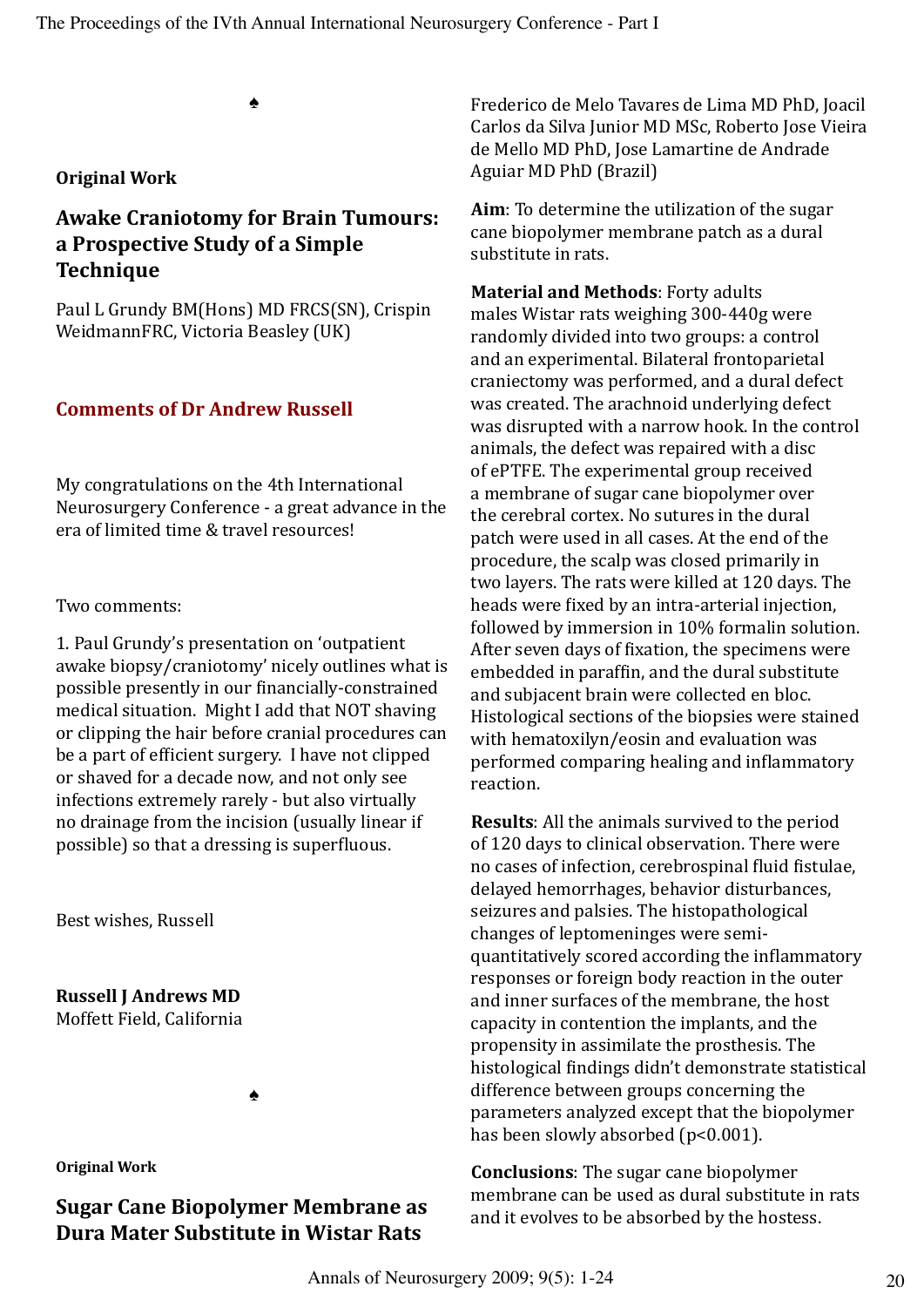♠

**Case Presentation**

# **Primary dural Lymphoma Mimicking a Subdural Hematoma: a Case Report**

Gocmen Selcuk MD (Turkey)

We describe a case of a woman, in whom a MALT (mucosa-associated lymphoid tissue) type marginal zone B-cell lymphoma presumed to be a SDH was later identified. A review of the literature on primary dural lymphoma is presented.

#### **Materials / Method**

A 45-year-old woman who had generalized tonic clonic seizures and speech disturbances for six months was referred to neurosurgery department. The radiological findings suggested that it could be a subdural hematoma (SDH). Although the initial diagnosis of patient was subdural hematoma, the signs and radiological findings were not regressed. The patient underwent craniotomy for subdural hematoma. Intraoperatively, dura was a plaque-like thickening and a biopsy was sent to pathology department. After histopathologic and immunohistochemical studies, the case was diagnosed as MALT lymphoma. The patient underwent radiotherapy. Postoperative complication or recurrence was not observed in the follow-up of patient.

#### **Results**

Primary central nervous system non-Hodgkin lymphomas (PCNCNHL) are restricted to presentation to the central nervous system (CNS). The frequency of PCNCNHL is 1-3% of all non-Hodgkin lymphomas; in addition, they are 2-4% of all brain neoplasms. They have high incidence in the AIDS population, transplant recipients and immunocompromised patients (1, 2).

Primary and secondary cases of dural lymphomas usually localize at sites rich in meningothelial cells (3,4) and result in a localized mass or a plaque-like thickening of the dura that

radiologically resembles other diseases amenable to surgical treatment, such as meningioma (5, 6) or subdural hematoma (4). The surgical excision of the lesion is call for a correct diagnosis.

#### **Conclusions**

The early diagnosis and treatment of PDL are important. Histopathologic evaluation is necessary for a correct diagnosis. The magnetic resonance imaging findings cannot differentiate SDH and some dural lesions presented with diffuse skull vault infiltration. Therefore, the surgeons should keep in mind other possibilities in differential diagnosis.

Lister A, Abrey LE, Sandlund JT. Central nervous system lymphoma. Hematology 2002; 1:283-296.

Ferreri AJ, Abrey LE, Blay JY et al. Summary statement on primary central nervous system lymphomas from the Eighth International Conference on Malignant Lymphoma, Lugano, Switzerland, June 12-15, 2002. J Clin Oncol 2003; 21:2407-2414.

Burger PC, Scheithauer BW, Vogel FS. Surgical Pathology of the Nervous system and its coverings. 3rd ed. New York: Churchill Livingstone, 1991: 67-142.

Goetz P, Lafuente J, Revesz T et al. Primary lowgrade B-cell lymphoma of the dura mimicking the presentation of an acute subdural hematoma. Case report and review of the literature. J Neurosurg 2002; 96:611-614.

Hodgson D, David KM, Powell M et al. Intracranial extracerebral follicular lymphoma mimicking a sphenoid wing meningioma. J Neurol Neurosurg Psychiatry 1999; 67:251-252.

Johnson MD, Kinney MC, Scheithauer BW et al. Primary intracerebral Hodgkin's disease mimicking meningioma: case report. Neurosurgery 2000; 47: 454-457.

♠

**Case Presentation**

# **Avascular Necrosis of Spine: Case**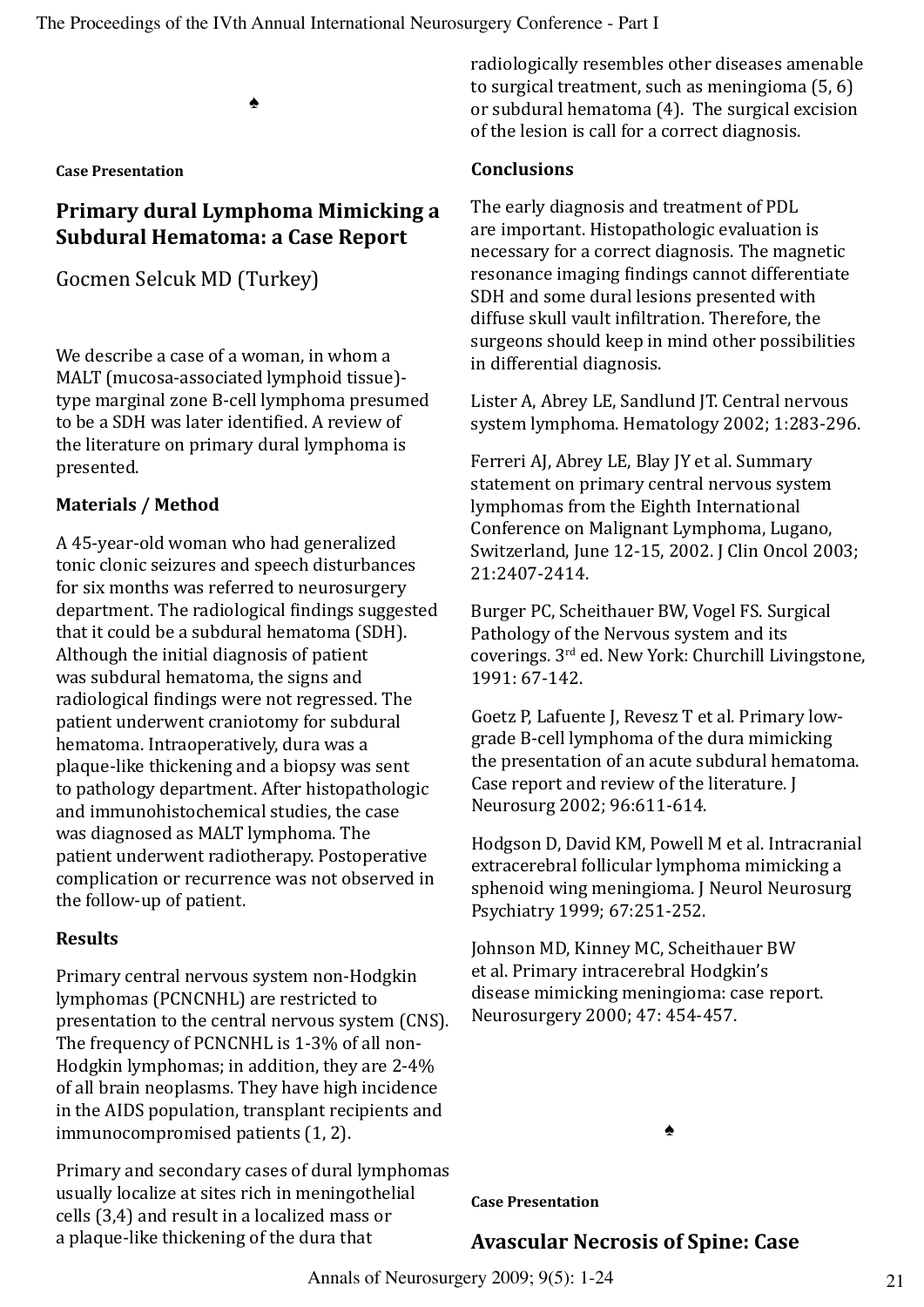#### **presentation**

Luis Rafael Moscote Salazar MD, Leonardo Dominguez De La Ossa MD, Carlos Alberto Perez Yepes MD (Columbia)

# **Syndromic Craniosynostosis**

Guirish A Solanki FRCS(SN) (UK)

**STUDY DESIGN**: Avascular necrosis of dorsal and lumbar spine is presented. OBJECTIVES: Avascular necrosis of dorsal and lumbar spine is a rare entity and can be confused with infective and neoplastic processes. We present the role of magnetic resonance imaging (MRI) in the diagnosis of Avascular necrosis .

**SUMMARY OF BACKGROUND DATA**: Avascular necrosis of vertebral bodies is a known entity; however, involvement of dorsal and lumbar spine is atypical. The imaging features can be confused with an infective etiology, which involves the disc more commonly as compared to Avascular necrosis . Neoplastic destruction of vertebrae also needs to be ruled out in appropriate clinical situations.

**METHOD**: Frontal and lateral radiographs of the dorsal and lumbar spine were performed followed by an MRI. RESULTS: These radiographic features were correlated with the clinical and pathologic findings. The MRI findings of a wedge-shaped lesion with classic fluid intensity (hyperintense signal, like that of cerebrospinal fluid on T2-weighted images) are characteristic of Avascular necrosis.

**CONCLUSIONS**: The MRI findings described in this report are very characteristic of Avascular necrosis of spine. Avascular necrosis of dorsal and lumbar spine is often seen in the femoral head, carpals, talus, and humerus, where there is disruption of a single terminal arterial blood supply. Clinical and radiologic correlation could help in making the diagnosis and avoid unnecessary investigations.

♠

**Original work**

# **Managing Intracranial Hypertension in**

### Question of Mr Sparrow to Mr G Solanki

I must preface this question with the comment that I have not done this sort of surgery for many years. However the results seem impressive to me, but I'd be interested to see the changes in actual measurements of vertical skull height and AP diameter. This is because the growth of the forehead may simply be an improved ratio of height to AP diameter, consequent on reducing or stopping vertical growth (no longer needed) by augmenting horizontal growth during the phase of rapid head growth. Seeing superimposed outlines highlights the change in calvarial shape, without demonstrating total change in size, unless the scale is the same. Overlays of head shape to the same scale (if, as I suspect, the scale differs) would clarify this point.

Owen Sparrow

Mr Owen Sparrow FRCS Southampton

# Response of Mr Solanki to questions of Mr Sparrow

Dear Owen,

Grateful for the important questions. Enclosed is a response fitting for a neurologist in terms of length for which I beg your forgiveness.

...However the results seem impressive to me:

Thank you for that Owen. Until now we have not had a procedure that virtually increased the skull. This procedure actually increases skull size progressively while laying down new bone in the gap because of the very slow distraction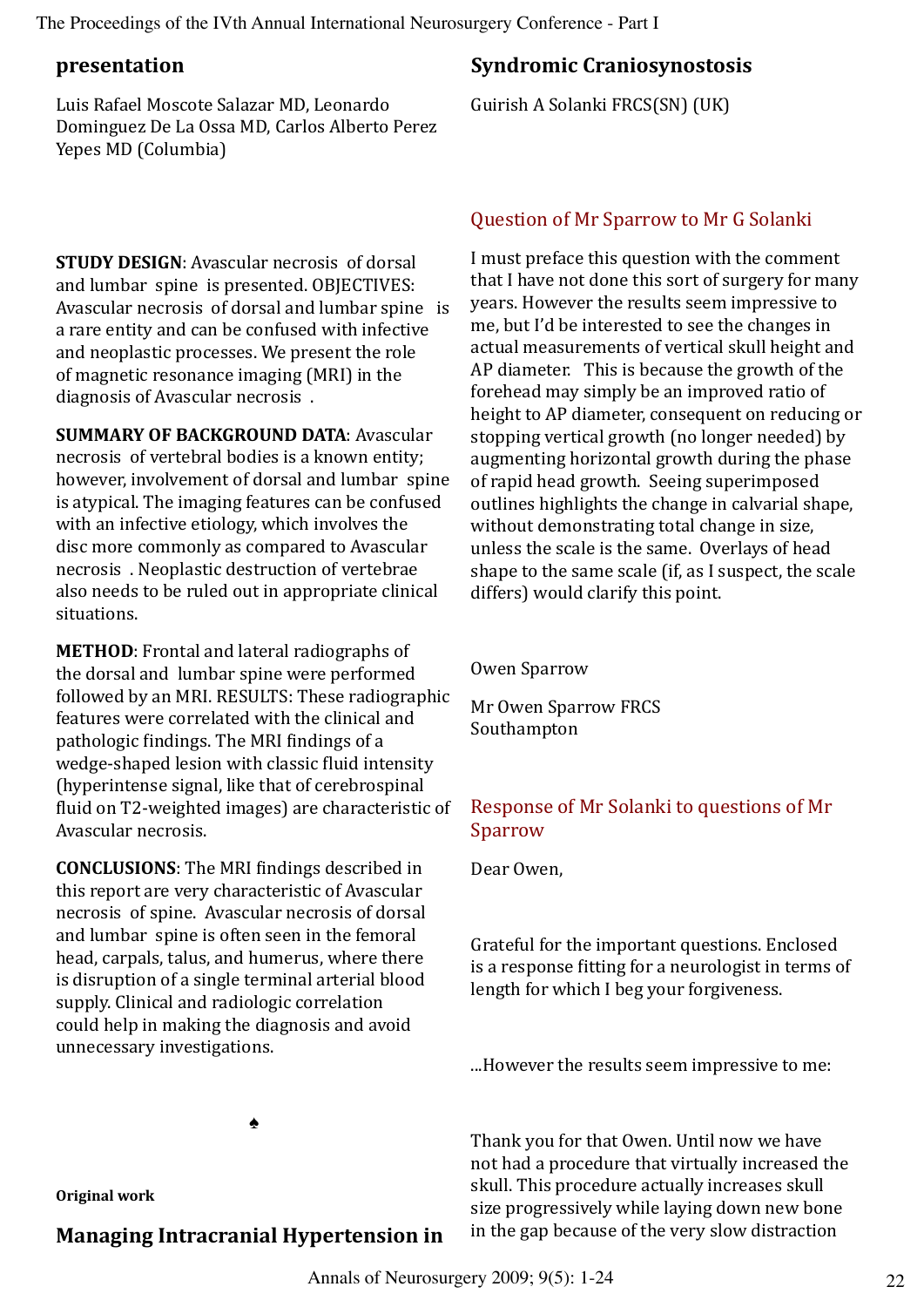(0.5mm at a time twice a day). This is similar to the technique of long bone augmentation used by Lizaroff. It is not just to move a piece of bone 1 or 2 cms forward (fronto-orbital advancement and remodelling - FOAR) or backwards (Fixed posterior skull expansion) or sideways (biparietal plate release). In this context it is revolutionary in craniofacial surgery. Because it is applied in-situ it creates an equal and opposite force and results in simultaneous frontal distraction increasing the forehead as well! I must confess we did not see this coming...

Each child that has undergone this procedure had raised ICP, papilloedema, dropping centiles on their OFC growth charts some under the 2nd centile from multi-suture or pansynostosis. The clinical improvement is nothing like we have seen before with the other techniques and the children tolerate it much better.

I'd be interested to see the changes in actual measurements of vertical skull height and AP diameter.

All the measurements have been done using Dicom imaging software that provides accurate measurements irrespective of the magnification or image size (they are scaled to size). We have confirmed by 3DCT and MRI the increase in posterior calvarium, posterior fossa and also the maximum AP length increase measured from nasion.

The vertical skull growth, turricephaly, is as you said the side-effect of failure of horizontal head growth as the coronal and lambdoid sutures fuse prematurely. The result is a varying combination of brachy-turrycephaly (the skull can only grow upwards or sideways). In Apert's my theory (supported by empirical evidence) is that brain growth moves forward and upward propelled by focused CSF hydrostatic pressure onto the anterior fontanel (weak spot in the skull at this age) that remains open and increases massively in size in Apert's. In Crouzon's, unfortunately there is pansynostosis and this opportunity for brain growth is denied. So you get brain push towards the other path of least resistance that is the foramen magnum and you get Chiari-type Hindbrain herniation (which you very rarely or never see in Apert's). In fact the forward brain growth in Apert's may be an explanation for the

Cervico-medullary kink noted in these children (as the brain is pushed forwards the brain stem no longer remains upright but bends anteriorly).

This is because the growth of the forehead may simply be an improved ratio of height to AP diameter, consequent on reducing or stopping vertical growth (no longer needed) by augmenting horizontal growth during the phase of rapid head growth.

Indeed we want the turricephalic shape to reduce by this distraction and we do see that happening at the level of the coronal suture apex. It does not affect the forehead expansion, which is further anterior and lower down, and this we noted first alongside the posterior occipital expansion. This is why we think that forehead expansion could only occur as a result of Newton's 3rd law( or Mach's interpretation of it) as the distractors are screwed on both sides of the craniotomy cut and the vectorial force although theoretically directed backwards and upwards is actually creating an equal and opposing distracting force on the anterior plate as well, leading to forehead expansion !

Finally none of these changes occur naturally once pansynostosis sets in. The norm is for the brachy-turrycephaly to lead to serious flattening of the forehead with orbital rim underdevelopment.

Seeing superimposed outlines highlights the change in calvarial shape, without demonstrating total change in size, unless the scale is the same.

You are correct in your statement. Our average increase in size has been 26 mm. This was measured from CT scans and plain X-rays performed in every case. About 60 to 70% of this growth has been posterior measured from the posterior clinoid to the posterior-most calvarium and the rest anterior when measured from the nasion. The presentation was based on a wireframe analysis of the pre and post-op real CT and MR images with solid volume fills. The cartoonlike creation was for highlighting the process. All measurements were done using dicom compliant imaging software in our PACS facility at BCH.

Overlays of head shape to the same scale (if, as I suspect, the scale differs) would clarify this point.